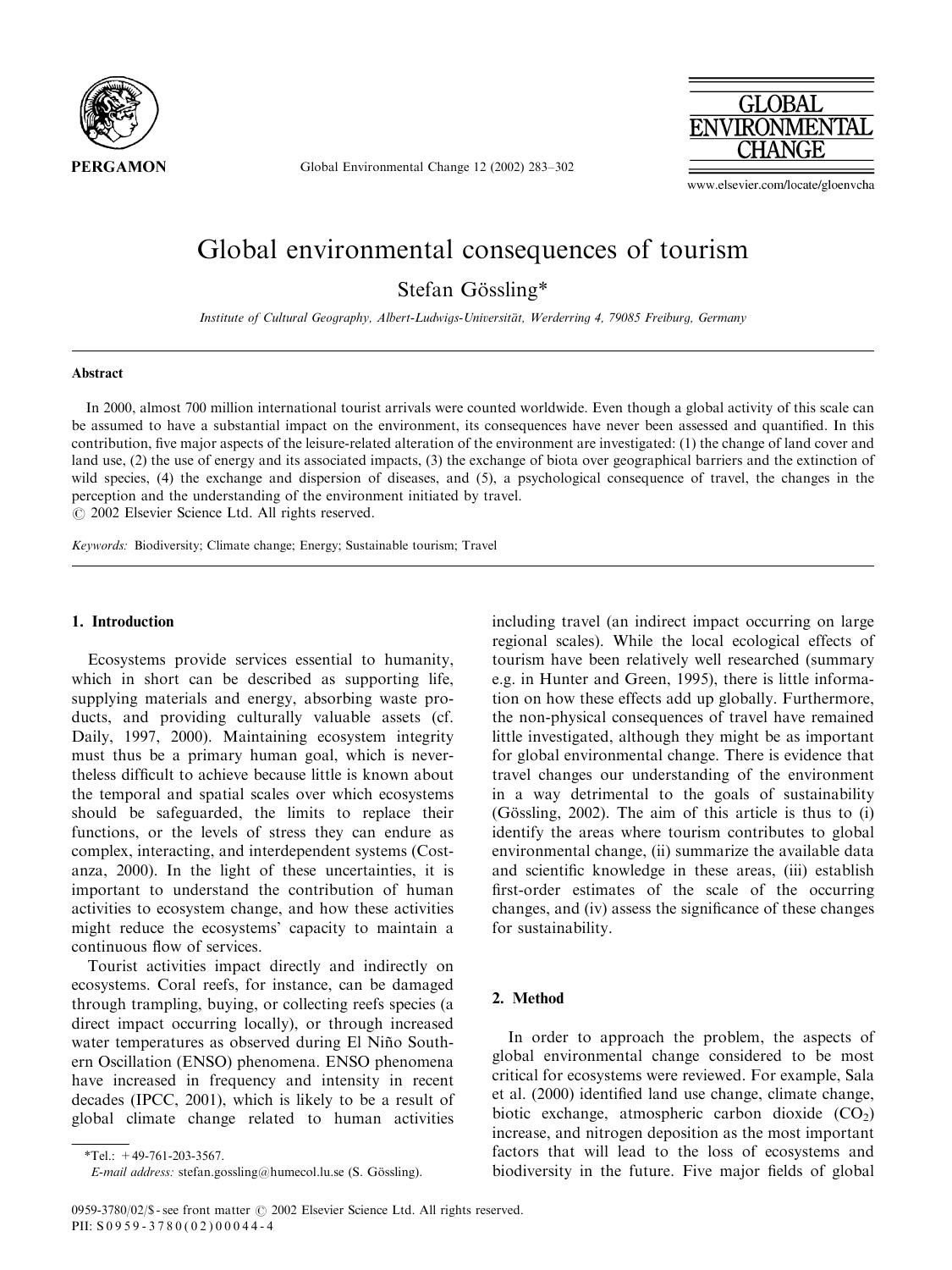environmental change to which tourism contributes were finally identified (compare Section 3). In a second step, the scientific literature was reviewed and evaluated. However, it soon became obvious that existing sources in journals and books were only of limited use for the purpose of this paper because quantitative information was rarely provided and not always comparable. In order to overcome this problem, national statistics (e.g. tourism and travel surveys) were used as indicators and data were extrapolated on the base of reasonable per tourist averages. As the article seeks to identify the impacts related to leisure-tourists (as opposed to business tourists; definitions according to World Tourism Organization), calculations were made for the former wherever possible. However, leisure- and business tourists could not always be distinguished and some of the calculations do thus include both groups, which has been indicated in the text. Most of the calculations provided in the following are first-order estimates based on a poor statistical database. The degree of uncertainty of the calculations has thus also been indicated in the text.

#### 3. Global environmental consequences of tourism

The global environmental consequences of tourism can be divided into physical and psychological ones. Their impact can be both direct and indirect. Ultimately, all changes initiated by tourism occur locally or individually, but add up to global phenomena.

From a global perspective, tourism contributes to:

- 1. Changes in land cover and land use.
- 2. Energy use.
- 3. Biotic exchange and extinction of wild species.
- 4. Exchange and dispersion of diseases.
- 5. Changes in the perception and understanding of the environment.

Furthermore, water use should be seen as an important issue, because many regions face water scarcity. Tourism often seems to accelerate existing problems because tourists shift their water demand to other regions, often water scarce areas like coastal zones. Furthermore, they seem to use substantially more water on a per capita basis than at home, thus increasing global water demand. A short discussion of the topic is provided in Section 3.6.

## 3.1. Land use and land cover change

Human land use and land cover change have transformed 30–50% of the Earth's ice-free surface (Vitousek et al., 1997). Land use change is defined as the alteration of the way humans use land, while land cover change is the alteration of the physical or biotic nature of a site (Vitousek, 1994). Land use change and land cover change are subsumed in the following under land alteration, because they can occur simultaneously and may often have similar ecological consequences. Land alteration is seen as the single most important component of global environmental change affecting ecological systems (Vitousek, 1994; Vitousek et al., 1997). Even land not transformed directly by human action is often affected by the fragmentation of the surrounding areas. Tourist infrastructure development is often an important agent in this process, particularly in coastal zones. It should also be noted that land alteration is an important cause for the release of greenhouse gases like  $CO<sub>2</sub>$ , methane (CH<sub>4</sub>), and nitrous oxide  $(NO_x)$  (IPCC, 2001), thus interacting with other aspects of global environmental change.

The use and conversion of lands is central to tourism. Worldwide, large areas are used to build tourist infrastructure like, for example, in the Alps, the Mediterranean, or coastal zones throughout the tropics. Land is primarily converted for the construction of accommodation establishments, even though the direct land-use for tourism and recreation also includes airports, roads, railways, paths, trails, pedestrian walks, shopping areas, parking sites, picnicking areas, campsites, summerhouses, vacation homes, golf courses, ports, marinas, ski areas and lifts, as well as additional lands needed for the production of food to supply hotels and restaurants, burying grounds for solid wastes, lands to treat waste waters, and areas required for the production of the infrastructure needs of this industry (computers, TVs, beds, etc.). The area affected by tourism is thus significantly greater than the directly built area. However, an estimation of the total land used, converted or affected by tourism or recreation is difficult. Forests and coastal zones, for example, are important ecosystems attracting hundreds of millions of visitors each year, but the area affected by their activities is virtually impossible to calculate: forest outdoor activities include picking mushrooms, berries, flowers, and herbs, picnicking, river and lake fishing, motor boating, jet and water skiing, white and flat water canoeing/kayaking, technical rock and ice climbing, orienteering, all terrain vehicle and dirt bike driving, mountain biking, hiking, horse riding, bird watching, photography and painting, survival training, alpine skiing and snowboarding, cross-country skiing, snowshoeing, snow-mobiling, (ice) fishing, dog sledding, sailing, and hunting (Vail and Hultkrantz, 2000). These activities may often be multi-purpose, for example, a recreational walk combined with mushroom picking. It is thus only possible to make an estimate of the most important land use categories. These include the land needed for accommodation establishments, traffic infrastructure (airports, railways, roads, ports, and marinas),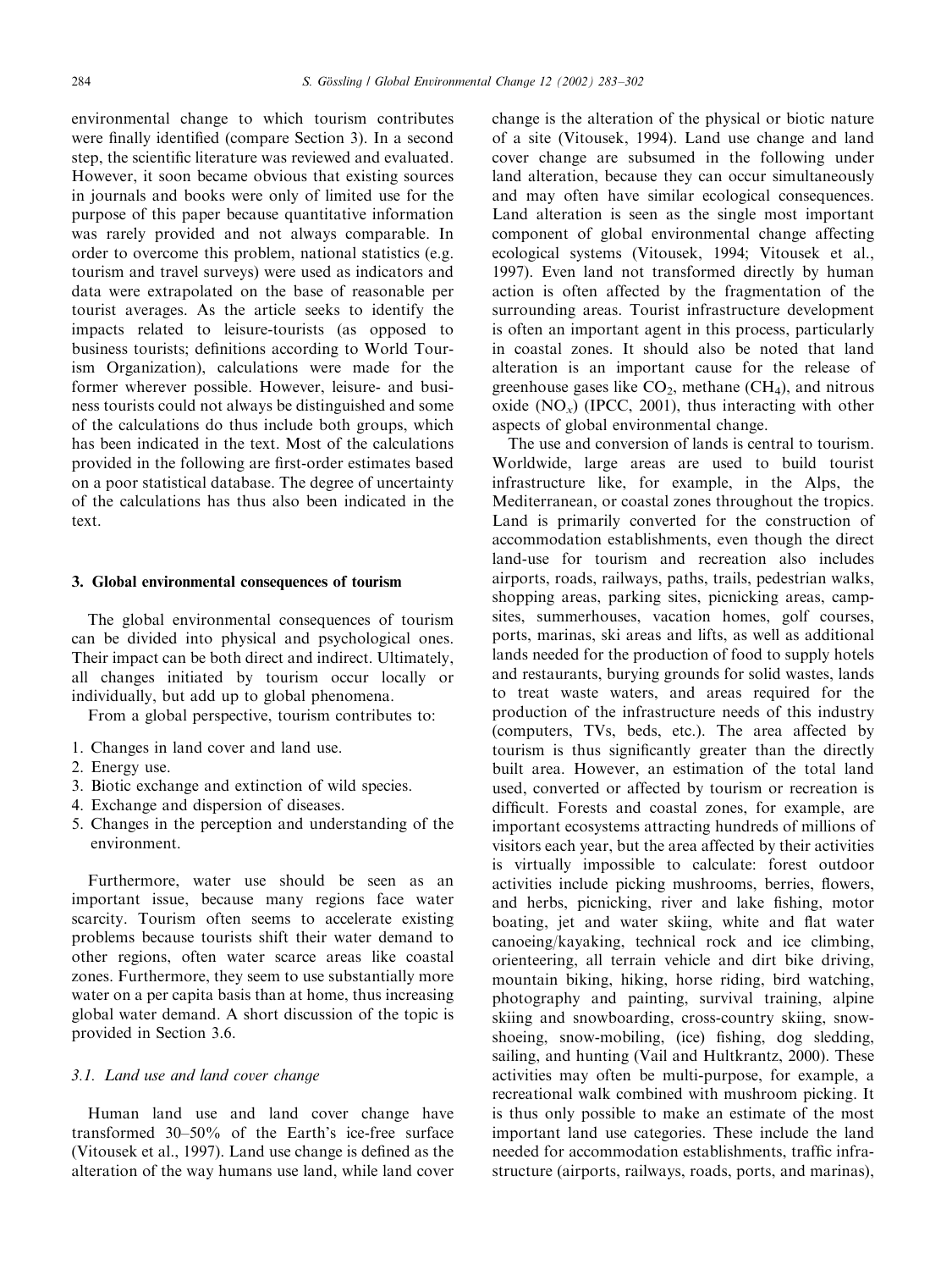and golf courses. No data was found for the leisurerelated use of areas for skiing and other sports. All calculations presented in the following include direct and indirect land alterations. In the case of accommodation establishments, for example, this comprises the built area, access roads, parking sites, and surrounding greens and gardens.

#### 3.1.1. Accommodation establishments

Hotels, hostels, motels, pensions, bed and breakfast, self-catering accommodation, bungalows, vacation homes, holiday villages, campsites, and farms are just some examples of accommodation establishments, of which the World Tourism Organization counts more than 80 different categories. These are responsible for most of the direct land alteration linked to tourism. Apart from rooms, accommodation buildings often provide restaurants, kitchens, car parks, retail outlets, swimming pools, gardens, lobbies, etc. The area required for tourism can be calculated using land use per bed as an indicator. Land use per bed is a measure of the area required for a hotel at ground level, including gardens, parking sites, swimming pools, etc. divided by the total number of beds.

Basically, the area required per bed varies substantially depending on the type of accommodation establishment. For example, Grenon and Batisse (1989, cited in GFANC, 1997) report areas of  $25-100 \text{ m}^2$  required per bed in hotels and other accommodation businesses at ground level: average land use per bed varies between  $50 \text{ m}^2$  for rented, self-catering accommodation,  $50 \text{ m}^2$ for camping and caravan sites (per place),  $30 \text{ m}^2$  for hotels and youth hostels, and  $100 \text{ m}^2$  for holiday villages. For the latter category, these figures may be conservative. For example, a survey of holiday villages in Germany, The Netherlands, and Belgium (Lüthje and Lindstädt, 1994, own calculations) revealed land use values of  $157 \text{ m}^2$  per bed. Furthermore, the average size of the villages in the survey by Lüthje and Lindstädt (1994) was 41 ha, but there is a strong trend towards larger villages, which have since the mid-1990s generally been larger than 100 ha (Strasdas, 1992). Land use per bed was found to increase with size in such holiday villages ( $n = 28$ ;  $r = 0.77$ ) and overall land use per bed in holiday villages might thus increase substantially in the future.

Krippendorf (1986) provides data for Switzerland, reporting that there were 250,000 rented villas (chalets) and vacation homes in 1985, totaling 1 million beds. For each chalet, vacation home, etc. he assumes area requirements of  $650 \text{ m}^2$ , or  $160 \text{ m}^2$  per bed (including infrastructure, such as connecting roads, parking sites, etc.). In comparison, the 7200 hotels in Switzerland required an area of about  $1100 \text{ m}^2$  per hotel, or  $30 \text{ m}^2$ per bed. In the whole of the country, hotels (800 ha, 5%) and other accommodation (16,000 ha, 95%) may thus have required an area of 16,800 ha. Overall, accommodation establishments required 0.4% of the total land area in Switzerland in 1985.

Land use for tourism may be particularly extensive in the tropics, where lands are often comparably cheap, leading to the construction of relatively large hotels. For example, a survey of the land used for 5 resort hotels in the Kiwengwa area, Unguja Island (Tanzania) indicated that on average  $284 \text{ m}^2$  of land were used per bed  $(Dahlin and Stridh, 1996; Gösling, 2001a)$ . Overall, the total area designated as future tourist area in Unguja Island (435 ha) represents about 0.3% of the island's total terrestrial area.

Land use also seems to increase with the standard of the hotel, even though the available data does not allow for statistical testing of this hypothesis. However, as an example, the Lemuria Resort, a five-star hotel in the Seychelles, is spread over an area of 110 ha (this includes a golf course). Statistically, this amounts to more than  $4580 \text{ m}^2$  per bed (or approximately  $2290 \text{ m}^2$  excluding the golf course). Wong (1998) reports that the Bintan Beach International Resort in Malaysia, built as an "amalgam of integrated resorts" (Wong, 1998, p. 94), requires an area of 23,000 ha. Up-market hotels and resorts may thus occupy large areas both in absolute and relative terms. In contrast, hotels in cities may require comparably small areas as a result of the high value of prime sites. They are often functional blocks with relatively limited areas available for gardens, forecourts, and swimming pools (cf. Jim, 2000).

In order to calculate the area required by tourist accommodation on a global scale, a number of assumptions had to be made. First, all existing types of accommodation establishments were divided in six categories: hotels, campsites, pensions, self-catering, holiday villages, and vacation homes. Second, for each of these categories, an average bed space was assumed. This average takes into consideration the varying degree of space needed by different accommodation establishments at ground level. An analysis of a data set provided by WTO (2001, pers. comm.) revealed that there were approximately 32,590,000 beds existing in the 121 countries included in the database. The most recent data available for each country was from 1995–1999.

Hotels were found to account for 47% of all beds available worldwide in accommodation establishments (including 1–5 stars, unclassified, motels, beach hotels, etc.), while campsites followed with 27%, pensions with 12% (including bed and breakfast, guesthouses, rest houses, hostels, inns, etc.), self-catering accommodation with  $11\%$  (including bungalows, rented villas, cabins, mountain huts, etc.), holiday villages with 2%, and vacation homes with 2% (Fig. 1).

So far, this calculation excludes roughly 85 countries. In another, more general database, the WTO (2001, pers. comm.) provides (incomplete) data for another 35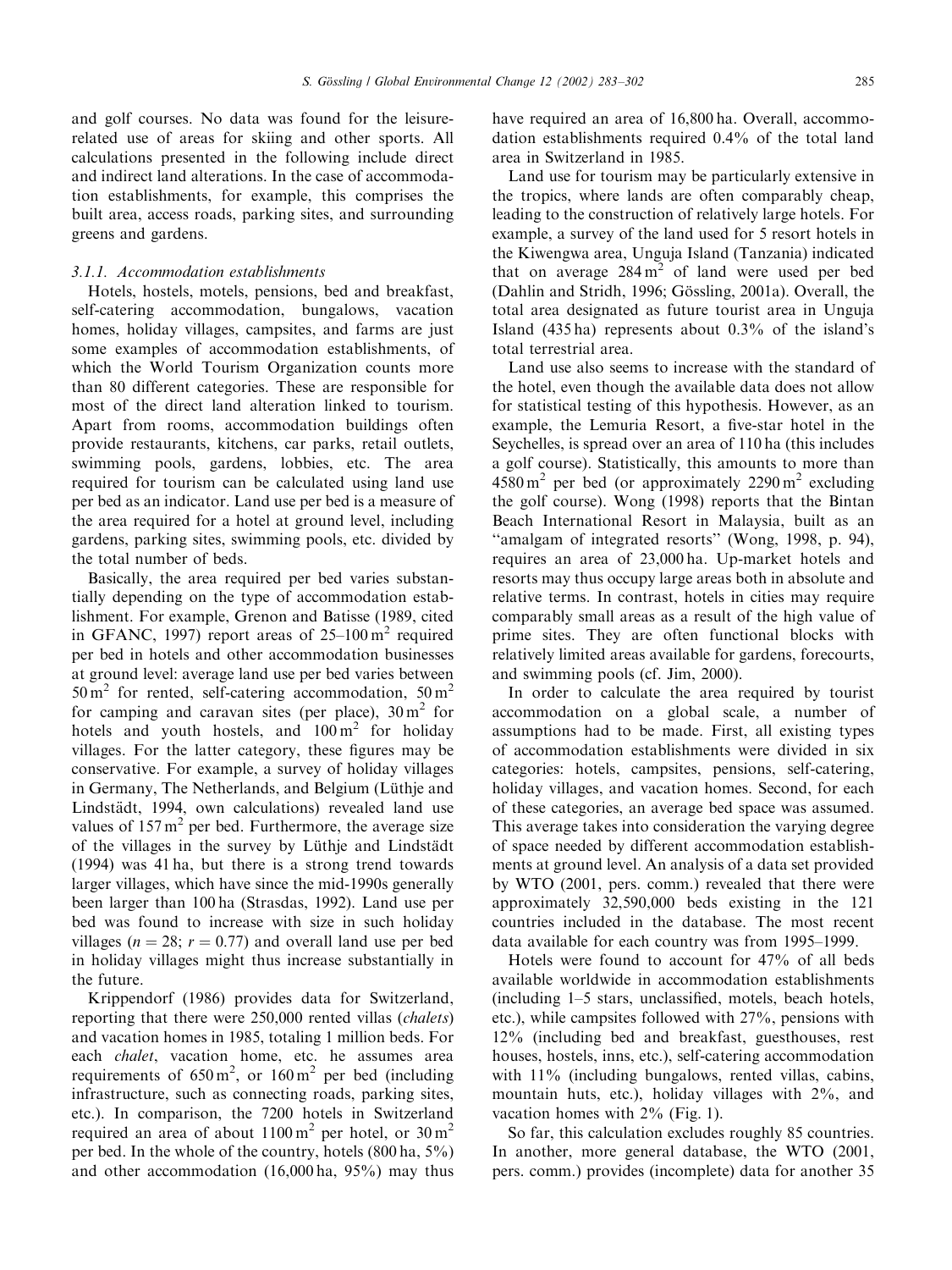

Fig. 1. Distribution of beds in different accommodation categories (1995–1999). Source: WTO (2001, pers. comm.).

Table 1 Accommodation and land use, world (1995–1999)

| Type                | World<br>$(\%)$ | Area per<br>bed $(m^2)^a$ | <b>Beds</b><br>(million) | Area,<br>world (ha) |
|---------------------|-----------------|---------------------------|--------------------------|---------------------|
| Hotels              | 47              | 30                        | 15.98                    | 47,940              |
| Campsites           | 27              | 50                        | 9.05                     | 45,250              |
| Pensions            | 12              | 25                        | 4.06                     | 10,150              |
| Self-catering       | 11              | 50                        | 3.62                     | 18,100              |
| Holiday<br>villages | $\overline{2}$  | 130                       | 0.75                     | 9750                |
| Vacation<br>homes   | 2               | 200                       | 0.68                     | 13,600              |
| Total               | 100             |                           | 34.14                    | 144,790             |

aThe area use per bed in different accommodation establishments was based on the following assumptions: hotels may on global average require  $30 \text{ m}^2$ , which includes city hotels as well as extensive resort hotels; places on campsites may require similar areas worldwide  $(50 \text{ m}^2)$  as will pension-like establishments  $(25 \text{ m}^2)$ ; self-catering accommodation is assumed to be more space intensive  $(50 \text{ m}^2)$ ; holiday villages seem to require  $100-157$  m<sup>2</sup> per bed, which may increase in the future (an average of  $130 \text{ m}^2$  is assumed here); and vacation homes seem to be the most land intensive form of leisure establishments  $(200 \,\mathrm{m}^2)$ .

countries. Adding the available data for these (approximately 1,550,000 beds), leads to the conclusion that there may have been about 34.14 million beds in accommodation establishments worldwide in the end of the 1990s. As pointed out, this estimate is conservative, as a considerable number of countries are not represented in this figure.

Table 1 shows the extent of lands used for accommodation establishments worldwide, based on the assumptions made above. In total, approximately  $1450 \text{ km}^2$  of land may be used for accommodation. Note that data does not allow a distinction of leisure and business tourism.

# 3.1.2. Traffic infrastructure: airports, roads, railways, ports and marinas

It seems to be even more difficult to provide an estimate of the area used globally for other traffic infrastructure, such as airports, highways, railways,

parking sites, ports, marinas, etc. Thus, a more general approach is taken here. Built areas may cover 2% (3 million km<sup>2</sup>) of the terrestrial surface of the Earth, even though this estimate may vary depending on the assumptions made and the definitions used (Chambers et al., 2000). This proportion may be particularly higher in developed countries. For example, 11.8% of the total area of Germany (in 1995, UBA, 1998) consists of built land, and in Switzerland, the land covered by traffic infrastructure alone is greater than 2% (in 1997, Statistik Schweiz, 2001). Assuming, for the purpose of this article, that  $50\%$  (1.5 million km<sup>2</sup>) of the built land worldwide consists of airports, railways, highways, roads, parking sites, pedestrian walks, ferry terminals, marinas, and other traffic-related infrastructure, and assuming furthermore that, on global average, about one third of all traffic is leisure-related (compare Section 3.2.1), about  $500,000 \text{ km}^2$  of the Earth's surface could be attributed to leisure-related travel. However, this calculation is useful only for the purpose of this study because the use of roads, etc. is multipurpose and a distinction is ultimately arbitrary.

### 3.1.3. Leisure activities: golf, ski, fun parks

The area occupied by golf courses is relatively well documented. In Europe alone there are about 5000 golf courses covering 200,000 ha of land and worldwide their number totals 30,000 (Planning Authority (Malta), 1997, quoted in Markwick, 2000). It is estimated that an 18-hole golf course requires approximately 50–60 ha of land. Assuming an average size of 45 ha per golf course worldwide (to account for 9-hole golf courses), the 30,000 golf courses in the world may cover an area of  $13,500 \text{ km}^2$ .

Little information is available on ski areas worldwide. Krippendorf (1986) reports, for example, that Switzerland has a dense network of tourist transportation systems, including about 500 cable railways and funiculars, as well as 1200 ski lifts, but there is no information about the area requirements of these. In particular, there is no information on the areas required for skiing. The same applies for fun parks, such as the various Disneylands, etc.

#### 3.1.4. Indirect land alterations

Tourism can also alter lands indirectly, because infrastructure development may contribute to substantial coastal erosion and loss of lands. For example, Wong (1998) reports erosion rates of 2–7.5 m/year for beaches in Bali. In the British Virgin Islands, the building of roads led to severe erosion and sedimentation problems (Macdonald et al., 1997). These developments seem often to be related to tourism. In developing countries, tourism may also attract a large number of migrants in search of job opportunities. For example, Gormsen (1997) reports that the number of people in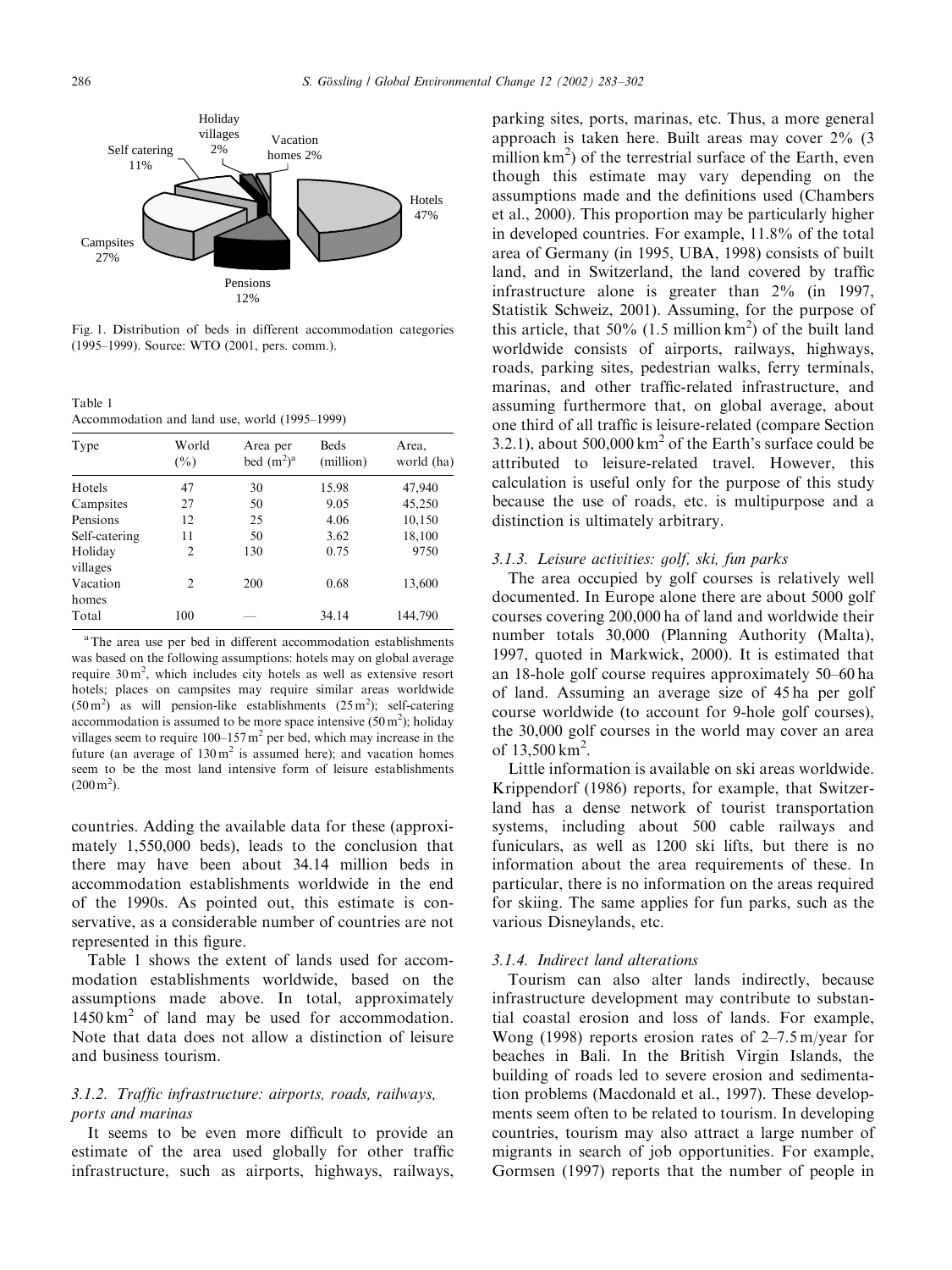Table 2 Tourism-related land alterations (1999)

| Area $(km^2)$ | Level of certainty |
|---------------|--------------------|
| 1450          | Fair               |
| 500,000       | Very poor          |
| 13,500        | Good               |
| ?             |                    |
| 9             |                    |
| > 514,950     |                    |
|               |                    |

Cancun increased from 426 in 1970 to 177,300 in 1990, largely as a result of the tourism development in the area. Gössling (2001a) has described how tourism-led migration has substantially altered the coastal environment through housing constructions, unsustainable fishing patterns, and sewage disposal in Unguja Island (Tanzania). However, it seems impossible to calculate the extent of such indirect land alterations linked to tourism (Table 2).

Overall, leisure-related land use might amount to 515,000 km<sup>2</sup>. It should be noted, though, that the degree of uncertainty in each of the categories (accommodation, traffic infrastructure, and golf courses) ranges from "good" to "very poor".  $515,000 \text{ km}^2$  represents  $0.34\%$ of the terrestrial surface of the Earth or 0.5% of its biologically productive area. This excludes land used to produce food, bury solid wastes, desalinate seawater, or to treat sewage. It also excludes land influenced in other ways, e.g. through noise, sewage, nitrogen deposition, acidification, etc. It should also be noted that less than 1% of the leisure-related land alteration is due to accommodation establishments, while traffic infrastructure requires 97% of the area. However, leisure-related land alteration may often be concentrated in relatively small areas with ecologically sensitive or, with respect to its biological productivity, ecologically valuable regions. The World Wide Fund for Nature (WWF, 2001) reports, for example, that about 54% of the Mediterranean coastline is now urbanized, mainly with construction related to tourism (hotels, airports, roads, etc.). Tourism is thus the most important factor causing a negative impact on the sensitive coastal and marine environments. Similar is reported by Van der Meulen and Salman (1996), who found that almost 75% of Mediterranean coastal dunes have been damaged or destroyed since the mid-1960s, mainly as a result of tourism. In the case of small islands, tourism-related land alteration may even be as high as 100% (for example in small atolls in the Maldives).

#### 3.2. Energy use

Energy use has a wide range of environmental consequences. This is largely due to the fact that 85%

of the world's energy use is based on the consumption of fossil fuels (Biesiot and Noorman, 1999). When fossil fuels are burnt, they result in emissions of carbon dioxide  $(CO_2)$ , nitrogen oxides  $(NO_x)$ , water vapor  $(H<sub>2</sub>O)$ , hydrocarbons (HC), carbon monoxide (CO), soot  $(C)$ , sulfur compounds (mainly  $SO<sub>2</sub>$ ), and nonmethane volatile organic compounds (NMVOC). These emissions alter the composition of the atmosphere and they influence biogeochemical cycles. Emissions from fossil fuels have also complex effects on the biosphere because they influence species directly or can be transformed in physicochemical processes. Furthermore, emissions may have multiple, interacting impacts: rising  $CO<sub>2</sub>$  concentrations, for instance, force global warming, but they also influence plant physiology (respiration). These effects may aggregate, because a warmer climate will generally have negative consequences for ecosystems (Sala et al., 2000), adding on the effects of changing  $CO<sub>2</sub>$  concentrations, increased nitrogen deposition, or acidification of soils. In this context it should also be noted that energy use is likely to become relevant in other areas of global environmental change. Global warming is known, for example, to enhance the possibilities for the exchange and dispersion of diseases (cf. Moennig, 1992).

On a global scale, the most important effect of emissions from transport is their contribution to global warming. The warming effect of greenhouse gases is measured in terms of radiative forcing, which in turn can be translated into an increase in global mean temperature. From 1750 to 2000, all anthropogenic emissions of greenhouse gases have caused an additional radiative forcing of  $2.43 \text{ Wm}^{-2}$ , out of this  $1.46 \text{ Wm}^{-2}$ from  $CO<sub>2</sub>$  (the most important anthropogenic greenhouse gas),  $0.48 \text{ Wm}^{-2}$  from CH<sub>4</sub>,  $0.34 \text{ Wm}^{-2}$  from the halocarbons, and  $0.15 \text{ Wm}^{-2}$  from N<sub>2</sub>O (IPCC, 2001). The observed depletion of the stratospheric ozone layer from 1979 to 2000 is estimated to have caused a negative radiative forcing of  $-0.15 \text{ Wm}^{-2}$ . On the other hand, ozone in the troposphere is estimated to have increased, leading to a positive radiative forcing of  $0.35 \text{ Wm}^{-2}$ . Global land and ocean surface temperature records show a corresponding temperature increase of about  $0.6+0.2$ °C (IPCC, 2001).

The use of energy for tourism can be divided in transport-related purposes (travel to, from and at the destination) and destination-related purposes excluding transports (accommodation, food, tourist activities, etc.). Environmental problems originating from energy use may be looked at from different perspectives using different parameters. For the purpose of this article, energy consumption and  $CO<sub>2</sub>$  emissions are used as proxies for the long-term impacts of tourism on the environment. Energy consumption is measured in mega joule (MJ) per passenger kilometer (pkm) or per bed night, and  $CO<sub>2</sub>$  emissions are calculated as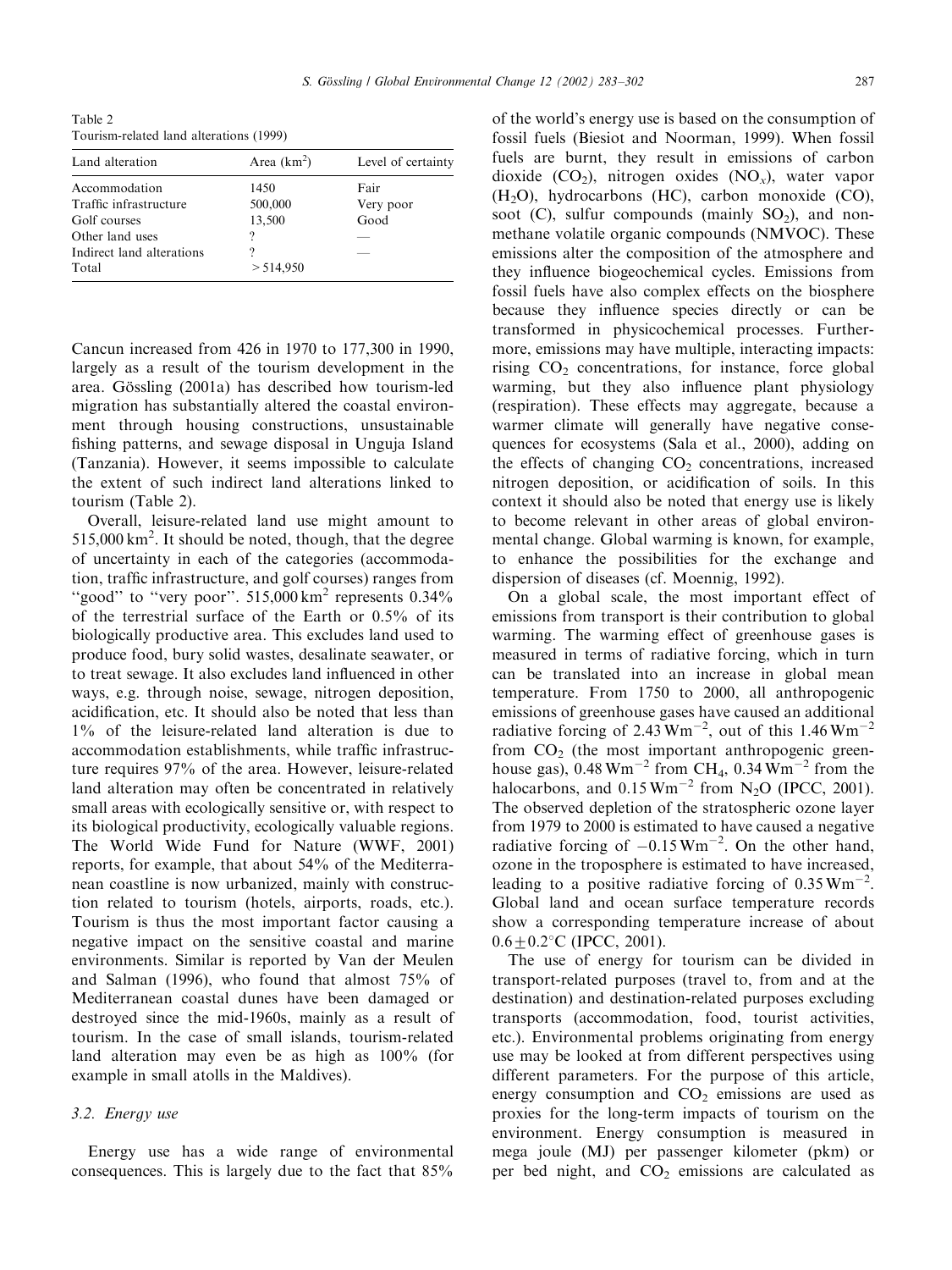$CO_2$ -equivalents (kg  $CO_2$ -e per pkm) to account for the direct and indirect additional warming effect of  $N_2O$ and  $H_2O$ . 'Energy consumption' as used in the following is equivalent to 'energy intensity', which is defined as the energy use per pkm measured in vehicle fuel efficiency (energy used per vehicle-km) divided by operational efficiency (passengers per vehicle). Energy use per bed night is a measure of the daily energy use per tourist in particular accommodation categories. Other effects of burning fossil fuels, such as nitrogen deposition, acidification, etc. are not considered here.

## 3.2.1. Transport

In 1990, the transportation sector was responsible for about 25% of the world's primary energy use and for  $22\%$  of CO<sub>2</sub> emissions from fossil fuel use (IPCC, 1996). Purposes of travel include leisure, work, service/shopping, and other (Carlsson-Kanyama and Lindén, 1999). There is some evidence that leisure-related travel accounts for about 50% of all travel in the industrialized countries. This proportion has, for example, been found in travel surveys in Norway (for travel distance, Høyer, 2001), Sweden (for travel time, travel distance, and travel frequency; Carlsson-Kanyama and Lindén, 1999), Germany (for travel distance, excluding travel abroad; Heinze, 2000) and Austria (for travel distance; Knoflacher, 2000). However, in order to estimate the global share of leisure-related energy use, it is not sufficient to calculate fuel consumption only because up to 20% of the energy used during the entire life cycle of a car are needed for its production, maintenance, etc. (Lambrecht et al., 2001). Lenzen (1999) assumes even higher indirect energy requirements in the order of 25–65% for passenger transport.

The primary modes of motorized transportation relevant for leisure-related transport include aircraft (scheduled, charter, and scenic flights), ship (cruise ships, scheduled passenger ships, ferries, and other), car, bus/coach, caravan/campervan, train, and moped/motorcycle. Any exact global estimate of their contribution to energy use and  $CO<sub>2</sub>$  emissions would need to aggregate national statistics for all countries in the world (as far as these exist), which is beyond the scope of this paper. The results provided here can thus only serve as first-order estimates. In the following, it is distinguished between surface-bound travel and air travel, because aviation emissions need special consideration. They are released in 10–12 km height in the upper troposphere and lower stratosphere, where they have a larger impact on ozone, cloudiness, and radiative forcing than they do at the Earth's surface (IPCC, 1999).

In the absence of global travel surveys, the following estimates are based on national ones. All surveys indicate that cars are the most important means of transport in tourism. In Germany, they were used for 49% of all holiday trips longer than 5 days, followed by

air travel  $(35\%)$ , bus  $(9\%)$ , and train  $(6\%)$  (in 2000; F.U.R., 2001). In Sweden, cars were found to account for 73% of all leisure-related travel in 2000, followed by aircraft/train (20%, not further distinguished; SCB/ SIKA, 2001). However, the distribution may be somewhat different looking at travel distances. In Norway, the average per capita mobility in 1992 was about 33 pkm per day. Leisure-related mobility makes up about half of this, or about 17 pkm per day. Of the 17 km, air-based tourist mobility constitutes about 6 km (Høyer, 2001). In Australia, average mobility was about 44 km per day per inhabitant (Lenzen, 1999), and in Sweden, daily travel has increased to about 45 pkm in 2000, about 45% of this for leisure-related mobility (car: 33 pkm, other: 12 pkm, not further distinguished; SCB/ SIKA, 2001). In Germany, per capita mobility was 33 pkm in 1995 (car: 24 pkm, air travel: 4 pkm, train: 2 pkm, other: 3 pkm), about half of this for leisurerelated purposes (BMV, 1996, excluding distances traveled abroad). An analysis by Schafer (2000) indicates daily per capita travel distances of 29 pkm in Great Britain (1995/1997, leisure-related: 41%), 41 pkm in The Netherlands (1995, leisure-related: 36%), 33 pkm in Switzerland (1994, leisure-related: 50%), and 62 pkm in the United States (1995, leisure-related: 31%). The values given include distances traveled abroad. Studies such as by Høyer (2001) show that international tourists may be responsible for a large share of the distances traveled in a particular country (e.g.  $>25\%$  in the case of Norway).

Available data seem to indicate that daily mobility in industrialized countries may be in the order of 40 pkm per day, about half of this for leisure-related purposes. Out of the roughly 20 pkm traveled for leisure, car travel may account for 70–75%, air travel for 15–20%, and other means of transport for 5–10% (Table 3, cf. also Page, 1999, p. 131). This share might be somewhat different in reforming and developing countries, because even though the share of income spent for mobility and the time spent for daily travel may be similar (Schafer and Victor, 1999; Schafer, 2000), it can be assumed that the share of leisure-related purposes is lower, while the share of public transport is likely to be greater. Data provided by Schafer and Victor (1999) and Schafer (2000) indicate that daily travel may be 15 pkm per capita in reforming countries and about 6 pkm in developing countries. In developing countries, less than 10% of this may be for leisure-related purposes. There is no data available for reforming countries, but for the purpose of this study, it is assumed that 25% of all travel in these countries can be considered as leisurerelated travel (3.75 pkm per capita per day). With respect to the different means of transport, it is assumed that 40% of the distances covered in reforming countries are by car, 5% by aircraft, and 55% by other means of transport, while in developing countries, distances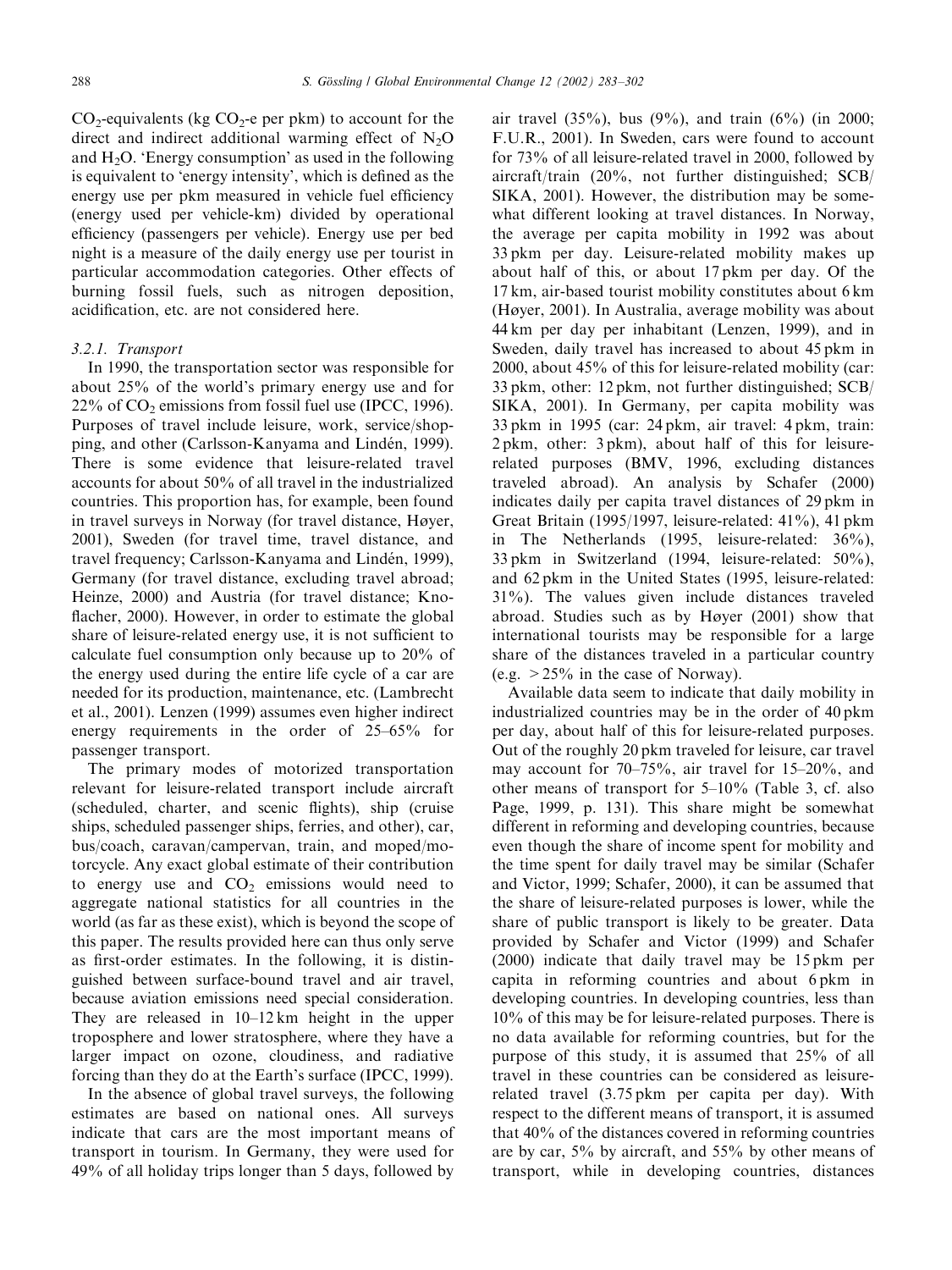Table 3 Passenger kilometer by means of transport: leisure-related purposes (2001)

| Industrial countries <sup>a</sup> (population:<br>Means of<br>900 million)<br>transport |               |                     | Reforming countries <sup>b</sup><br>(population: 400 million) |               | Developing countries <sup>c</sup><br>(population: 4,750 million) |                  |               | Total pkm<br>(billion) |                  |      |
|-----------------------------------------------------------------------------------------|---------------|---------------------|---------------------------------------------------------------|---------------|------------------------------------------------------------------|------------------|---------------|------------------------|------------------|------|
|                                                                                         | $\frac{0}{d}$ | pkm/<br>cap/<br>day | pkm<br>(billion)                                              | $\frac{0}{d}$ | pkm/<br>cap/<br>day                                              | pkm<br>(billion) | $\frac{0}{d}$ | pkm/<br>cap/<br>day    | pkm<br>(billion) |      |
| Car                                                                                     | $70 - 75$     | 14.5                | 4763                                                          | 40            | 1.5                                                              | 219              | 20            | 0.1                    | 173              | 5155 |
| Air travel                                                                              | $15 - 20$     | 3.5                 | 1150                                                          |               | 0.2                                                              | 29               | $\theta$      | 0.0                    |                  | 1179 |
| Other                                                                                   | $5 - 10$      | 2.0                 | 657                                                           | 55            | 2.0                                                              | 292              | 80            | 0.4                    | 694              | 1643 |
| Total                                                                                   | 100           | 20                  | 6570                                                          | 100           | 3.75                                                             | 540              | 100           | 0.5                    | 867              | 7977 |

<sup>a</sup> Industrialized countries: Australia, Canada, *Europe*, New Zealand, Japan, and USA.<br><sup>b</sup> Reforming countries: Bulgaria, Chile, Croatia, Czech Republic, Estonia, Hungary, Korea, Lithuania, Latvia, Macedonia, Malaysia, Po Romania, Russia, Slovak Republic, Ukraine.

Developing countries: all other.

dPercentage of distances covered by this means of transport.

traveled by car are assumed to account for 20% (other means of transport: 80%).

According to this estimate, world travel was 23,970 billion pkm in 2001, which compares to 23,231 billion pkm calculated by Schafer and Victor (1999) for the mid 1990s. Leisure-related travel may, according to this estimate, only constitute one third of the total global (roughly 8 billion pkm), which is mainly a result of the low proportion of leisure-related travel in reforming and developing countries. The industrialized countries, which constitute only 15% of the world's population, account for 82% of the global leisure-related transport. The figures also suggest that global air travel for leisurerelated purposes may have accounted for roughly 50% (1179 billion pkm) of the total passenger kilometers flown (2410 billion pkm in 1996, Schumann, 1997). However, this is a comparison of data for 1996 and 2001, and the actual figure may thus be somewhat lower than 50%, even though it also needs to be considered that some national statistics exclude distances traveled by air abroad (cf. Heinze, 2000 for Germany). The leisure-related proportion of air travel in the industrialized countries may thus be underestimated: for example, in the UK, international leisure trips represented 79% of all air trips (in 1996; Graham, 2000), and in Germany, leisure trips accounted for 69% of the total distances flown (in 1993, Knisch and Reichmuth, 1996).

In order to calculate the energy use associated with leisure-related transport, it is necessary to multiply the passenger kilometers traveled in industrialized, reforming and developing countries with a factor for energy use (Table 4). Available data suggests that energy use per pkm in the mid 1990s was 1.8 MJ for cars, 2.0 MJ for aircraft, 0.7 MJ for buses, and 1.0 MJ for trains (these latter two are summarized as ''other'', assuming an energy use of 0.9 MJ per pkm) (cf. Becken, 2001; Busch and Luberichs, 2001; Carlsson-Kanyama and Lindén, 1999; Lambrecht et al., 2001; Lenzen, 1999; Lundli and

Vestby, 1999; Schafer and Victor, 1999). The following calculations are based on these averages, which in turn have been based on the consideration that (i) the majority of leisure-related travel takes place in the industrialized nations, and (ii) occupancy rates will be somewhat above average, because tourists often travel with partners or in small groups. It should be noted, though, that considerable ranges of energy use per pkm are given in the scientific literature, particularly with respect to air traffic. Carbon dioxide emissions depend on the energy intensity of a given mode, the fuel carbon content, and the degree of combustion. Schafer and Victor (1999) use a standard value of  $20 g C/MJ$  for the fuel carbon content of light oil distillates. This factor is used to calculate  $CO<sub>2</sub>$  emissions (note that for air travel a conversion factor of 2.7 is applied to account for its effects at flight altitude).

However, so far the calculation has excluded other means of transport such as cruise-ships. A considerable share of tourists will start their journey by car, air travel, etc. and continue on board a cruise ship. Dickinson and Vladimir (1997) estimated that by 2000, as many as 8 million passengers per year could participate in cruising worldwide. As 30% of the people onboard may be staff (cf. Holloway, 1998), the actual number of people traveling as a result of cruising may even be higher. As reported by Lundli and Vestby (1999) for the coastal steamers of the Norwegian company ''Hurtigruten'', journeys by cruise ship are relatively energy intensive (7.2 MJ per pkm, including accommodation). For a rough calculation, it can be assumed that each of the 260 cruise ships operating worldwide by the mid-1990s (Holloway, 1998) used 20 t of fuel per day. Based on 300 working days per year, this would amount to 1.6 Mt of fuel use. Other boat traffic should also be considered: ferries, for example, constitute an important means of transport in leisure travel. Worldwide, there were 2150 roll-on roll-off short-sea ferries in operation. From the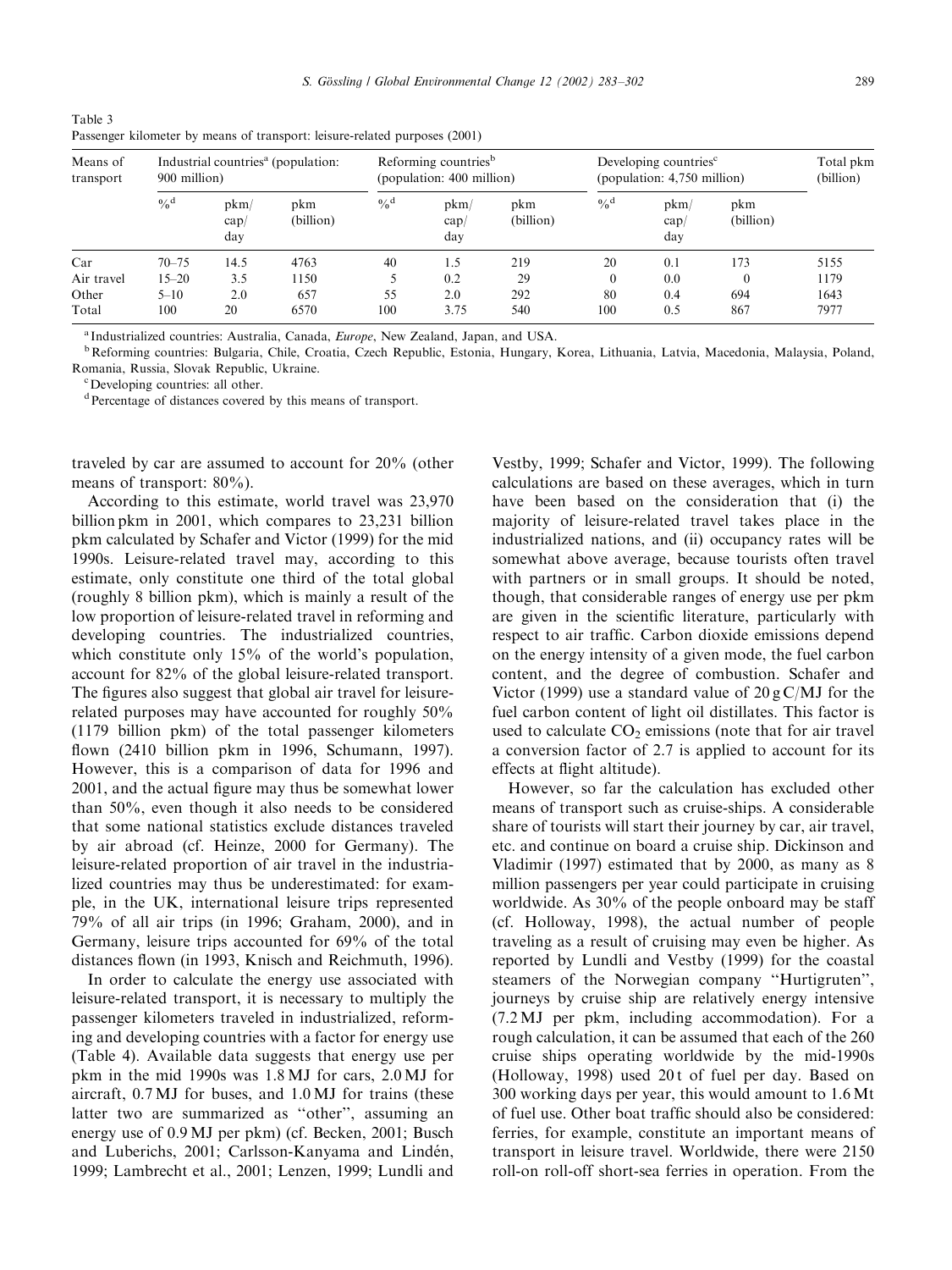| Means of transport      | Energy use    |        |        | $CO2$ -e emissions |                        |            |
|-------------------------|---------------|--------|--------|--------------------|------------------------|------------|
|                         | pkm (billion) | MJ/bkm | PJ     | pkm (billion)      | $g \text{CO}_2$ -e/pkm | $MtCO2$ -e |
| Car                     | 5155          | 1.8    | 9279   | 5155               | 132                    | 680        |
| Air travel <sup>a</sup> | 1179          | 2.0    | 2358   | 1179               | 396                    | 467        |
| Other                   | 1643          | 0.9    | 1479   | 1643               | 66                     | 108        |
| Water-borne             |               |        | 107    |                    |                        |            |
| Total                   | 7977          | __     | 13.223 | 7977               |                        | 1263       |

Table 4 Global energy use and  $CO<sub>2</sub>$ -equivalent emissions in leisure-related transport, 2001

 $a^2$  For the purpose of the calculations, a conversion factor of 2.7 (2.5–3.0 is likely according to current scientific knowledge) was applied to account for the additional warming effect of air traffic (IPCC, 1999).

UK alone, it was estimated that around 50 million passengers would use ferries to travel to other countries by 2000, and for British Columbia (Canada), the estimate was 24 million for the same year (Holloway, 1998). Only part of these passengers will be leisuretourists, but their energy use nevertheless seems to be substantial. Assuming, for a rough estimate, that each of these ferries entails an energy use of 400 l/h, with 10 working hours per day and 300 working days per year, this would result in 1.9 Mt of fuel use. If one third of this energy use is leisure-related, ferries alone account for another 0.6 Mt of fuel use. Travel by other boats on inland waterways, lakes, and along coastlines has to be added. In total, water-borne traffic may add 2.5 Mt of fuel (106.5 PJ) to global fuel use, resulting in 7.8 Mt of  $CO<sub>2</sub>$  emissions.

In total, global energy use associated with leisurerelated transport may have amounted to 13,223 PJ and 1263 Mt of  $CO<sub>2</sub>$ -e emissions in 2001.

There is comparably little information on the energy intensity of tourist activities at their destination, and there is some uncertainty in how far these activities have been included in national statistics on travel distances. In order to avoid double counting, these are not included in the following, even though this may lead to an underestimation of the total travel distances related to leisure. Two detailed surveys by Simmons and Lewis (2001) and Becken et al. (2001) show that tourists travel substantial distances at their destinations. Simmons and Lewis (2001) investigated the activities of charter tourists in Majorca and Cyprus, indicating average travel distances of 36 pkm per day in Majorca (of which by train: 4%, bus/coach: 91%, boat: 5%), and 107 pkm per day in Cyprus (of which by bus/coach:  $67\%$ , jeep:  $16\%$ , boat:  $17\%$ ). Travel to souvenir shops and shopping centers accounted for an additional 14 km per bed night in Cyprus (50% by bus/coach and 50% by car/taxi). Travel to/from the airport accounted for 140 pkm in Majorca (97% by bus/coach, 1% by taxi, 1% by hired car) and 134 pkm in Cyprus (100% by bus/ coach). Busch and Luberichs (2001) found that distances driven to/from the airport were in the order of 205 pkm

in Germany (weighted average). Becken (2001) investigated the travel behavior of a long-term traveler (80 days) and a mobile home driver (31 days) in New Zealand. She found that the long-term tourist traveled about 95 pkm per day on average (public transport: 40%, car: 26%, train: 13%, bicycle: 9%, hitch-hiking: 7%, ferry: 3%, trekking:  $2\%$ , shuttle bus:  $\langle 1\%$ ), which resulted in an energy use of 99 MJ per day. The mobile home tourist drove on average 158 pkm per day (mobile home: 98%, ferry: 2%), which entailed an energy use of 358 MJ per day. Other examples can be found in Busch and Luberichs (2001), who also calculated an annual energy demand of about 13,100 MJ for leisure-related travel (transportation only) for the average German citizen above 14 years of age.

Finally it should be noted that indirect energy consumption is not considered here. This may, considering life cycles and infrastructure maintenance, be in the order of 25–65% of the direct energy use for passenger transport (Lenzen, 1999). Other effects of traffic, such as the exposition of people to noise, air pollution, and risk of death or injury, acid rains caused by emissions of  $NO<sub>x</sub>$  and  $SO<sub>2</sub>$ , and upper ozone layer depletion caused by emissions of chlorofluorocarbons from the air conditioning of the planes (Janic, 1999) are ! not considered either.

### 3.2.2. Destination

Within the destination, energy use can be divided in two broad categories, 'accommodation' and 'activities'. Energy use in the different types of accommodation includes heating, air conditioning, cooking, cooling, illumination, cleaning, and, in tropical or arid regions, the desalination of seawater. The energy used for construction and maintenance of the accommodation establishments, access roads, etc., as well as the energy required to provide both goods needed to maintain tourist flows (computers, beds, televisions, etc.) and the infrastructure to chose and book the journey (travel agency/travel provider, catalogue, information material, guide books), the import of food and the additional demand of the staff may be added. Activities include the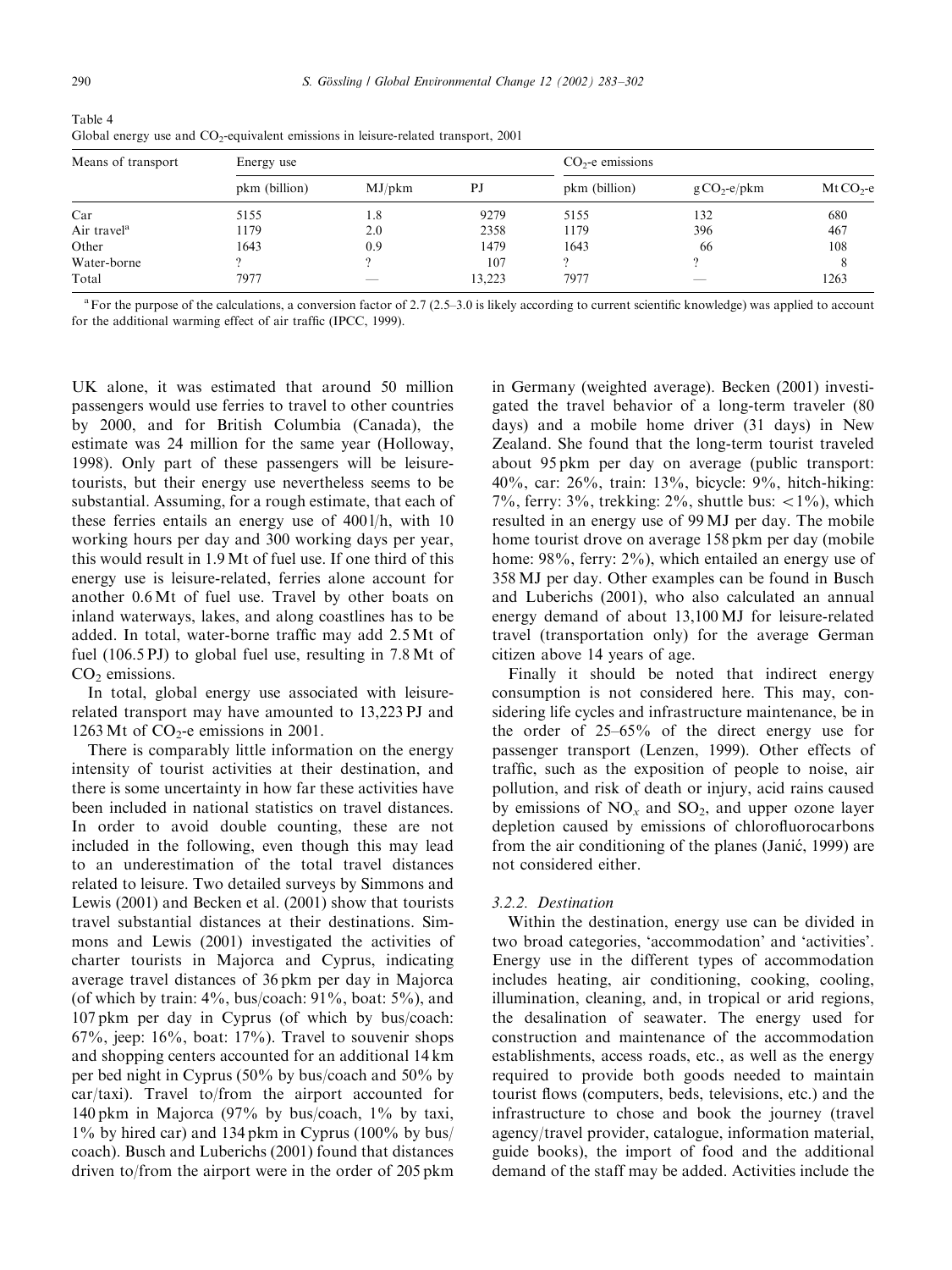visitation of specific locations for recreational purposes, and may be generally divided into attractions (museums, visitor centers, botanical gardens, zoos, etc.), entertainment (cinema, bar, shopping, etc.), and sport activities (diving, skiing, jet boating, golf, horse-riding, etc.) (Becken and Simmons, 2002).

3.2.2.1. Accommodation. Energy use in hotels varies considerably, both with respect to the sources of energy used as well as the amount of energy consumed (Table 5). For example, Deng and Burnett (2000) found that electricity accounted for 73% of the overall energy use in hotels. Similar was found in New Zealand, where the main energy source for accommodation establishments is electricity (75% of total energy use), while coal accounted for 12%, LPG for 9%, petroleum fuel for  $3\%$ , and natural gas and wood for  $1\%$  (Becken et al., 2001). A survey conducted by Simmons and Lewis (2001) revealed an energy mix of electricity (57%), gas  $(8\%)$ , oil  $(<1\%)$ , gas oil  $(<1\%)$ , and electricity from renewables (34%) for one hotel in Majorca, and an energy mix of electricity  $(70\%)$ , gas  $(<1\%)$ , and oil (29%) for one hotel in Cyprus. Finally, Zmeureanu et al. (1994) reported a mix of electricity  $(29\%)$ , gas  $(26\%)$ , and steam (45%) for hotels in Ottawa, Canada.

In Hong Kong, 32% of total energy were consumed for air conditioning, 12% for lighting, 5% for lifts and escalators, 23% for other systems/appliances, and 28% for cooking and water heating (the latter based on gas and diesel) (Deng and Burnett, 2000). Overall, the amount of energy consumed in different hotels as well as the environmental impact of their production and use may vary considerably (Table 5).

A study (electricity only) of hotels in Hong Kong indicated a very low average electricity consumption of 10.9 MJ per bed night (Burnett, 1994, quoted in Jim, 2000). However, this may underestimate total energy consumption by one-quarter, and such low values will generally only be the case in city hotels. Hotels investigated in the Seychelles indicated an energy use of 36–108 MJ per bed night, excluding the use of fossil fuels for cooking etc. (UK CEED, 1994). Hotels with self-supporting power generation may even use more energy per bed night. A survey by Gössling (2000) in Zanzibar, Tanzania found that crude oil consumption was 4.2 kg (221 MJ) per bed night for established smaller hotels and up to 21.5 kg (916 MJ) per bed night for newly opened resort hotels with still low occupancy rates. A reasonable average for well-established hotels was 6.0 kg (256 MJ) per bed night. These values exclude primary energy sources such as gas for cooking. For the purpose of the following calculations, an average energy consumption of 130 MJ per bed night is assumed for hotels (Table 6). Hotels use generally more energy per visitor, as they have energy intense facilities, such as bars, restaurants, and pools, and more spacious rooms. Accommodations in the category 'pensions' may have a comparably low number of beds and occupancy rates are assumed to be somewhat lower than those of hotels. Even though Becken et al. (2001) found rather high energy-consumption values in bed and breakfast facilities in New Zealand (110 MJ per bed night), a lower

| Table 5 |                                      |
|---------|--------------------------------------|
|         | Energy use in tourism: accommodation |

| Type            | $MJ/bed$ night <sup>a</sup> | Region/reference year          | Source                          |
|-----------------|-----------------------------|--------------------------------|---------------------------------|
| Hotel           | 155                         | New Zealand, 1998-2000         | Becken et al. $(2001)^b$        |
|                 | 51                          | Majorca, 2001                  | Simmons and Lewis $(2001)^c$    |
|                 | 87                          | Cyprus, $2001$                 | Simmons and Lewis $(2001)^c$    |
|                 | 11                          | Hong Kong, 1994                | Burnett (1994) in Jim, (2000)   |
|                 | $36 - 108$                  | Sevchelles, 1993               | UK CEED $(1994)^d$              |
|                 | $221 - 916$                 | Zanzibar, 1999                 | Gössling $(2001a)^e$            |
|                 | 256                         | Zanzibar, average hotels, 1999 | Gössling $(2001a)^e$            |
|                 | <b>200</b>                  | Germany, 1982                  | Brunotte (1993)                 |
| B&B             | 110                         | New Zealand, 1998–2000         | Becken et al. $(2001)^b$        |
| Motel           | 32                          | New Zealand, 1998-2000         | Becken et al. $(2001)^{6}$      |
| Camping/hut     | 25                          | New Zealand, 1998–2000         | Becken et al. $(2001)^b$        |
| Holiday village | 91                          | Germany, 1993                  | Lüthje and Lindstädt $(1994)^t$ |
| Hostel          | 39                          | New Zealand, 1998-2000         | Becken et al. $(2001)^b$        |
|                 |                             |                                |                                 |

<sup>a</sup>Bed night (also guest or visitor night) is a parameter calculated by dividing annual energy use by the number of nights spent by tourists in a particular accommodation establishment. Energy use per bed night varies considerably in hotels and can only be explained considering a complex mix of factors (Becken et al., 2001).<br><sup>b</sup>Energy directly consumed, excluding business vehicles, etc., as well as losses for transformation, transmission or distribution of primary energy.

<sup>c</sup> Annual averages, calculated from Simmons and Lewis (2001), based on the following conversion factors: 1 kWh = 3.6 MJ; 1 kg gas oil = 40.3 MJ;

1 kg oil = 42.6 MJ.<br> $\frac{d}{d}$ Based on a conversion factor of 1 kWh = 3.6 MJ, electricity only.

<sup>e</sup> Based on a conversion factor of 1 kg crude oil =  $42.6$  MJ.

<sup>f</sup> Based on a conversion factor of 1 kWh = 3.6 MJ and 1 m<sup>3</sup> gas = 31.7 MJ (day visitors not considered).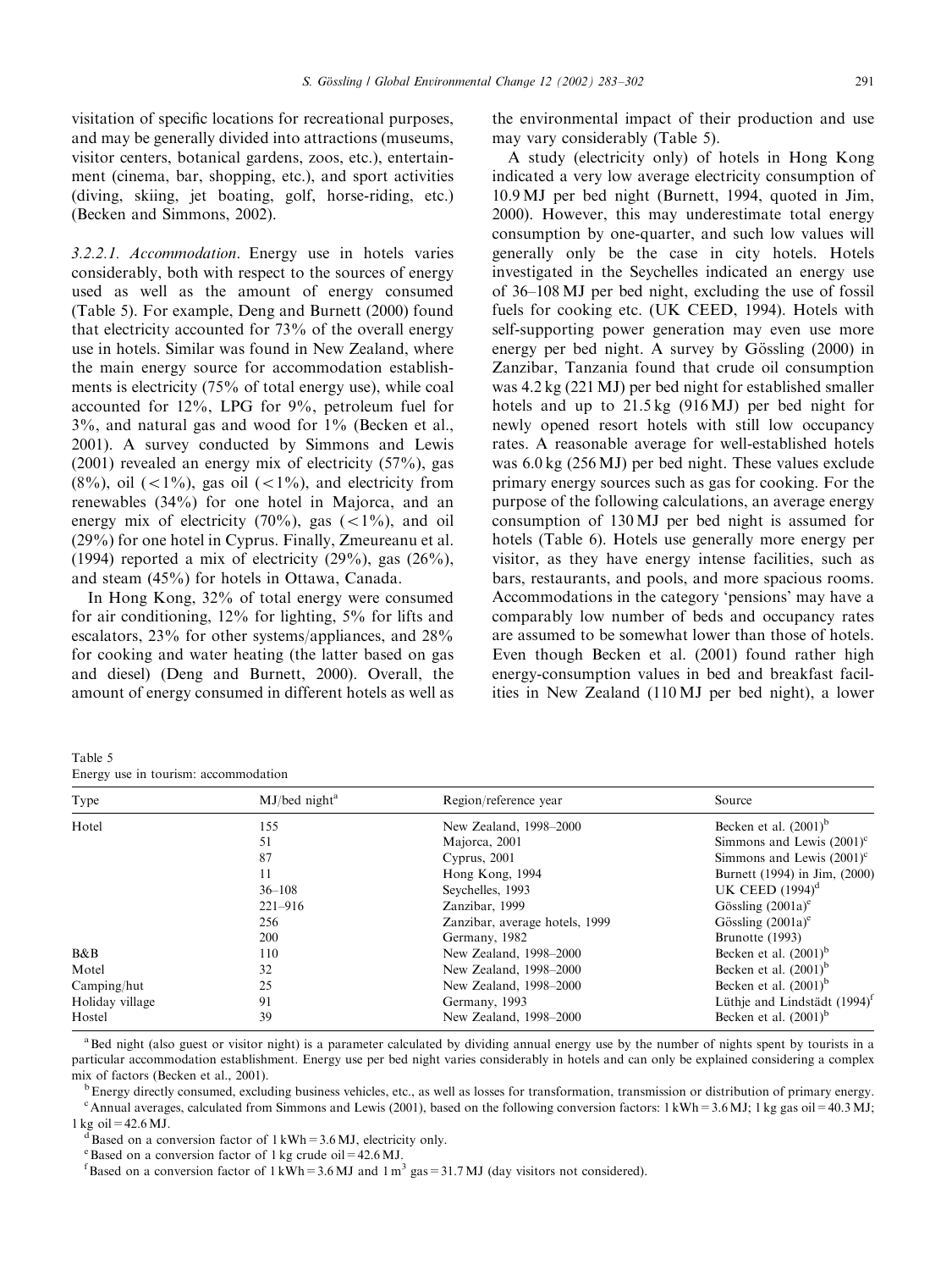| Table 6 |  |                                       |  |
|---------|--|---------------------------------------|--|
|         |  | Global energy use accommodation, 2001 |  |

| Accommodation establishment | Energy use per bed night (MJ) | Beds (million) | bed nights (million) <sup>a</sup> | Energy use $(PI)$ | $CO_2$ -emissions $(Mt)^b$ |
|-----------------------------|-------------------------------|----------------|-----------------------------------|-------------------|----------------------------|
| Hotels                      | 130                           | 15.98          | 2700.6                            | 351.1             | 55.7                       |
| Campsites                   | 50                            | 9.05           | 995.5                             | 49.8              | 7.9                        |
| Pensions                    | 25                            | 4.06           | 686.1                             | 17.2              | 2.7                        |
| Self-catering               | 120                           | 3.62           | 611.8                             | 73.4              | 11.6                       |
| Holiday villages            | 90                            | 0.75           | 126.8                             | 11.4              | 1.8                        |
| Vacation homes              | 100                           | 0.68           | 49.6                              | 5.0               | 0.8                        |
| Total                       |                               | 34.14          | 5170.4                            | 507.9             | 80.5                       |

<sup>a</sup>A global occupancy rate of 46.4% was assumed here for the categories hotels, pensions, self-catering, and holiday villages (calculated from data provided by WTO (2001) for 159 countries for the years 1995–1999); for campsites, a lower occupancy rate of 30% was assumed, taking into

consideration strong seasonal variations, and for vacation homes, an occupancy rate of 20% was used.<br><sup>b</sup>Based on an emission factor of 43.2 g C/MJ (Schafer and Victor, 1999for the 1990 world electricity generation mix).

average of 50 MJ is assumed here for all accommodation establishments in this category. Campsites were assumed to have the lowest energy use of all categories with 25 MJ per bed night, while holiday villages were calculated with 90 MJ per bed night. It should be noted that these average values are based on only one source (except for hotels). No data is available for self-catering facilities and vacation homes. These were assumed to consume 120 MJ and 100 MJ per bed night.

According to this estimate, the approximately 5.2 billion nights spent in different accommodation establishments resulted in an energy use of about 508 PJ and  $CO<sub>2</sub>$ -emissions of about 81 Mt. Note that this includes both leisure and business tourists.

3.2.2.2. Activities. Tourists are usually active at their destinations, and go on several excursions. Becken and Simmons (2002) identified activities of New Zealand tourists and calculated their energy-intensity (excluding transport to/from the activity, Table 7).

Table 7 shows that the energy-intensity of different tourist activities varies widely, and it seems to be difficult to allocate an average amount of energy used per vacation for such purposes. For the purpose of this study, it was assumed that an average tourist uses 250 MJ of energy for 'activities' during a longer vacation, which seems to be a conservative estimate for leisure tourists (cf. Becken and Simmons, 2002; Becken et al., 2002). However, as statistics do not allow a distinction of leisure and business tourists, this value was used to calculate an average. Extrapolated to 700 million international tourists in 2000, energy use for 'activities' may have been in the order of 175 PJ. However, this calculation excludes leisure-related activities at home. As Busch and Luberichs (2001) have shown for Germany, the energy used for transport to make short leisure-related journeys  $(< 5$  days) and day trips may by far exceed the energy needed for longer (often international) vacations  $($  > 5 days). It can thus be assumed that the total energy use for activities is at least

| Table 7 |  |                                                       |  |  |
|---------|--|-------------------------------------------------------|--|--|
|         |  | Energy use in tourism: activities (New Zealand, 2000) |  |  |

| Activity (excl. transport) | MJ per tourist |
|----------------------------|----------------|
| Heli-skiing                | 1300           |
| Scenic flights             | 340            |
| Diving                     | 800            |
| Scenic boat cruises        | 165            |
| Sailing (motor)            | 140            |
| Guided walks               | 110            |
| Adventure activities       | 57             |
| Rafting                    | 36             |
| Experience centers         | 29             |
| Zoos                       | 16             |
| Museums                    | 10             |
| Visitor centers            |                |

Source: Becken and Simmons (2002).

twice as high (350 PJ) as that of international tourism alone. It should be noted, though, that there is a high degree of uncertainty considering this estimate.

#### 3.2.3. Summary energy use

Table 8 summarizes the worldwide energy use for tourism-related transport, accommodation, and activities.

According to the calculations made here, global leisure-related travel may have consumed approximately 14,080 PJ of energy in 2001. This may slightly overestimate leisure-related energy use, because business travel has been included in the categories accommodation and activities. However, there is also a risk of underestimation because the calculation has been based on conservative estimates and indirect energy requirements have not been considered.

Overall, transport is by far the most important factor contributing to leisure-related energy use and emissions of greenhouse gases: results indicate that transport may be responsible for almost 94% of the overall contribution of tourism to global warming. Overall, leisurerelated energy use may be of minor importance, though,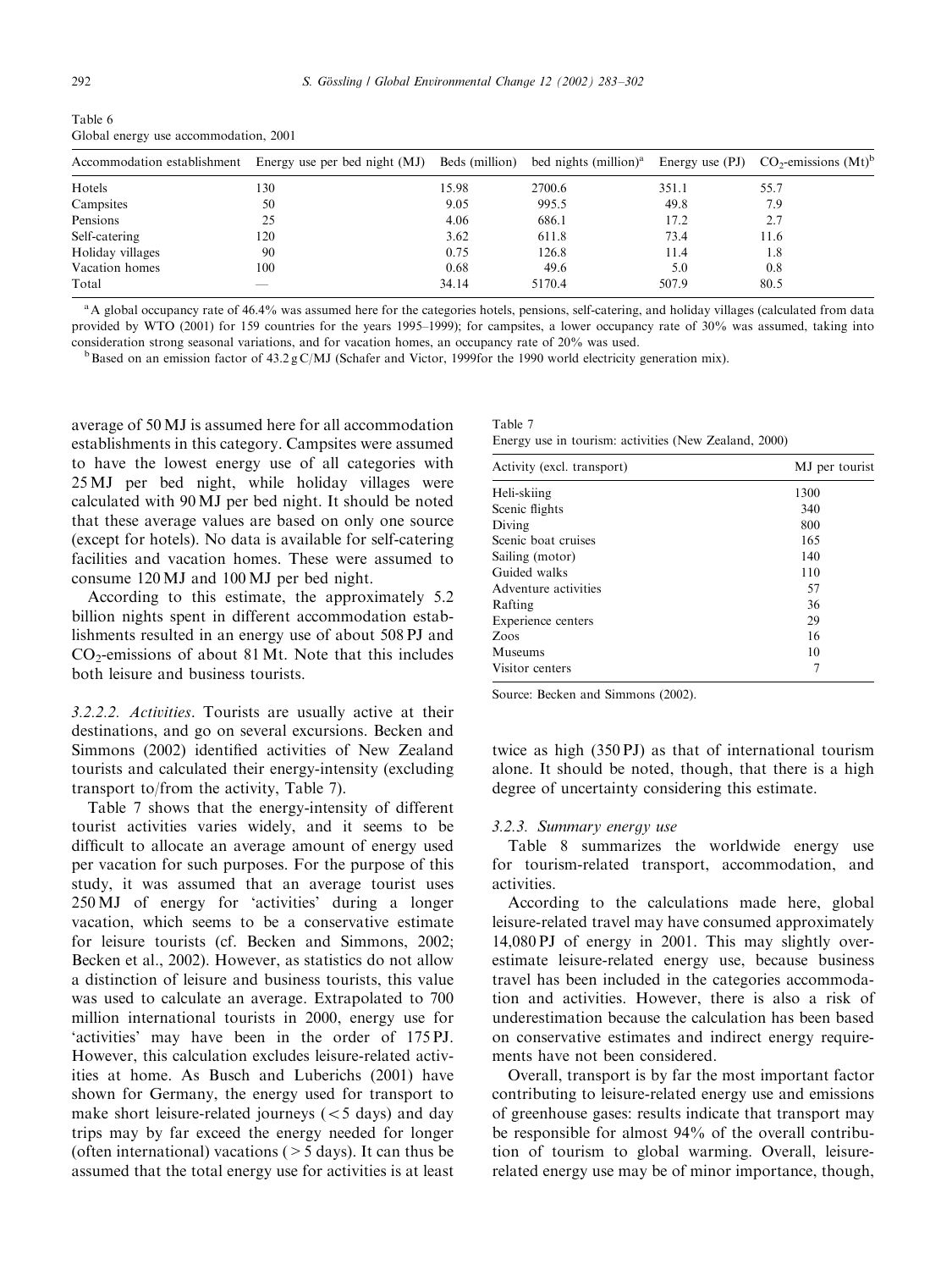Table 8 Global tourism-related energy use and resulting  $CO<sub>2</sub>$ -e emissions (2001)

| Category                     |        | Energy use $(PI)$ $CO2$ -e emissions $(Mt)$ |
|------------------------------|--------|---------------------------------------------|
| Transport (incl. ship, etc.) | 13.223 | 1263                                        |
| Accommodation                | 508    | 81                                          |
| Activities                   | 350    | 55                                          |
| Total                        | 14,081 | 1399                                        |

if compared to global energy consumption: in 1996, global primary energy use was 392,600 PJ and global emissions of  $CO<sub>2</sub>$  amounted to 23,903 Mt (BMWi, 1999). Extrapolated to 2001, global energy use may have been 433,400 PJ, and  $CO_2$ -emissions may have amounted to 26,394Mt (growth rate 2%). Leisure-related energy use may thus correspond to about  $3.2\%$  (14,080 PJ) of the global total and  $CO_2$ -emissions (adjusted for  $NO<sub>x</sub>$  and  $H<sub>2</sub>O$  emitted by aircraft) may be in the order of 5.3%  $(1400 \text{ Mt } CO_2$ -e) of the global total.

#### 3.3. Biotic exchange and extinction of wild species

Human mobility has caused a massive exchange of species that in turn affects biological diversity and ecosystem functioning through the homogenization of biota and the disruption of natural systems (cf. Vitousek et al., 1997). The main ways for species to enter new environments seem to be international commerce, trade in live organisms, and transport by tourists. Tourism can also contribute to the extinction of species through disturbance, collection, trampling, and buying of animal and plant species.

Tourism contributes to the movement of species in several ways. Most important is probably the direct transfer, which can be voluntary, as in the case of plant and animal species acquired as souvenirs (both dead and alive), or unwillingly, like the transport of viruses, bacteria, protozoa, insects, and other small organisms by different means of transport, in cloths, luggage, and on or within the bodies of tourists and animals. However, tourism may also contribute in other ways to the exchange of biota. Hotels in coastal areas, for example, often import plant species alien to these environments in order to establish gardens rich in flowering plants. Cruise ships, boats, etc. are also known to transport large numbers of organisms over long distances. For example, the United States' Environmental Protection Agency (1996, quoted in Davies and Cahill, 2000) reported that almost one third of the 130 non-native species introduced to the Great Lakes since 1800 has been carried by ships. Wilson (1997) reports that 40 of the non-native species in the Great Lakes have appeared since 1960, and in San Francisco Bay, more than 50 non-native species have appeared

since 1970. In total, about 12,000 flowering plants have been imported to Europe, out of which 687 have become naturalized (Sukopp, 2001). Similar figures for the Netherlands suggest that out of the 7000 flowering plants imported, 220 have become naturalized. In Germany, 412 neophyta have become naturalized, while 47 indigenous taxa have become extinct, and another 118 are threatened with extinction. The proportion of neophyta in the central European flora may be as high as 6–16% (vascular plants), and even higher in islands (Azores: 60%, Canary Islands: 40%, New Zealand: 25%). Locally, new species may contribute to an increase in species numbers, but from a global perspective transfer leads to the homogenization of the plant kingdom (Sukopp, 2001). However, the scientific understanding of the role of leisure-related transport in these processes seems to be poor.

Data provided by customs may give some insights into the order of magnitude of voluntary species transports. At Frankfurt am Main airport (Germany), 857 travelers were controlled in 2000 and found to carry 4000 parts and products of protected species or living protected organisms. Among the seizures were a relatively large number of live animals, namely 25 living tortoise, 33 parrots, 740 frogs, and 471 aquatic snails (Hauptzollamt Frankfurt, 2001). These figures seem high, but statistically only one in 57,500 travelers at the airport was transporting protected species or products made of these. However, the "true" number of transported species may be higher, as only 5% of all incoming passengers are controlled based on random sampling and "risk-oriented" assessments (Kolodzeiski, customs Frankfurt am Main, 2001, pers. comm.). It should also be noted that the figures do not include nonprotected species, as these are not registered by the customs.

In total, 28,360 products of threatened species were found by the German customs in 2000 (compared to more than 67,500 in 1999; Zollkriminalamt, 2001). Data provided by the French customs for 1996 indicates seizures of about 700 kg ivory and 400 live animals (compared to more than 1.400 live animals in 1995) as well as 11,000 parts and products of dead species (CITES, 2001). It is not clear, though, how many nonprotected species were imported, and which share of the passengers could be considered as leisure-tourists. In order to understand the importance of these transports for biotic exchange, it would also be necessary to know how many of the living species are held in capture as compared to the proportion released or planted in the wild. Of those surviving in the wild it needs to be known how they impact on the indigenous flora and fauna.

However, tourists can also contribute to the extinction of species through the disturbance of habitat (directly and indirectly) and collection, trampling, or buying of animal and plant species or products. For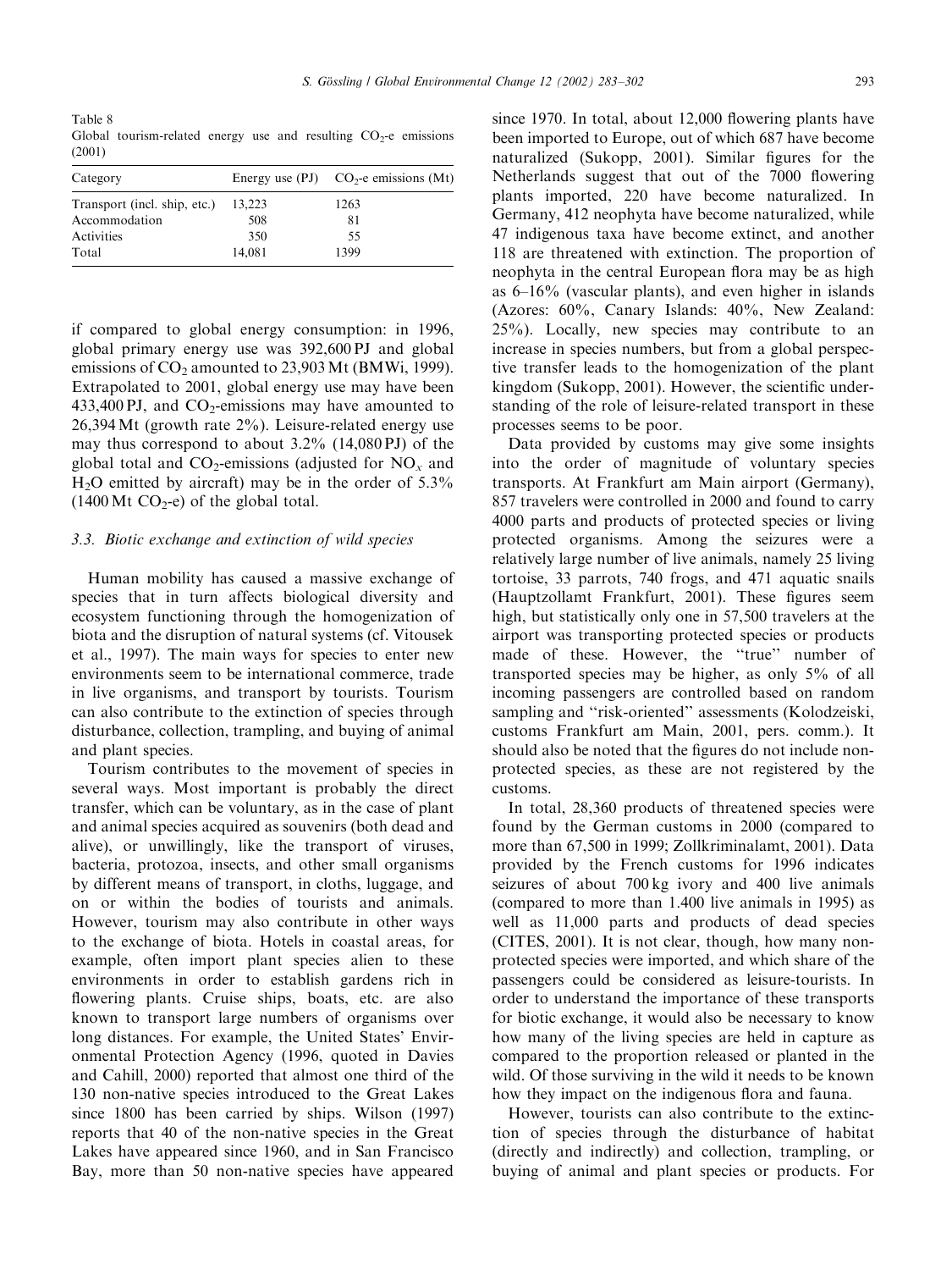example, tourists may exert substantial direct pressure on animals in protected areas. In some countries, for instance, guides may feel obliged to respond to the wishes of tourists to closely interact with the animals. This may reduce the breeding success or threaten populations with human pathogens as reported for primate and monkey groups encountered by nature tourists (Ferber, 2000). Buying souvenirs, tourists also exert substantial pressure on certain species. Shark jaws and teeth, for example, have become sought after souvenirs in many tropical countries, which may lead to increasing hunting pressure and in the final stage of this process to the regional disappearance of certain shark species (Gössling, 2001a). Indirect pressure on plants and animals may result from increased levels of emissions of various trace-gases through leisure-related transport, as for example described for the National Park Bayerischer Wald in Germany (Brüggemann, 1997). Tourists are also known to frequently collect souvenirs (for example shells, parts of corals, etc.) or to buy parts or products of rare or threatened species. These can include conchs and shells, blue, black, red, and white corals, stuffed animals, etc. In some countries such as the Seychelles, where strict environmental conservation laws largely prohibit the collection of shells and corals, souvenirs may even be imported from other countries, creating large ''souvenir hinterlands''. Through trampling, tent camps, etc. tourist contribute directly to the disturbance of ecosystems (cf. Obua, 1997). However, there is no global data existing and leisure-related impacts and their global importance are thus difficult to assess.

#### 3.4. Exchange and dispersion of diseases

The movement of infectious organisms by tourists is an important aspect of international travel. Tourists are both at risk to acquire new infections and they aid as vectors in the global dispersal of microbes, a process that has become a matter of hours with the rise of air travel (Wilson, 1997; Rodriguez-Garcia, 2001). Infectious diseases account for 33% of the mortality throughout the world, and over the past three decades about 30 new disease-causing organisms have been identified (Rodriguez-Garcia, 2001).

Tourism can contribute in different ways to the exchange and dispersion of pathogens. Basically, diseases can be human and non-human, vectors can be human and non-human, and the transport of the organisms causing them can be active (voluntarily and/ or conscious) and passive (unwillingly and/or unconscious). Humans can transport microbes in or on their bodies, in food, seeds, cloths, goods, and other products and they are often responsible for the transport of nonhuman vectors that may carry microbial flora.

Tourism is an important factor in the exchange and dispersion of diseases. For example, travel to tropical and subtropical countries has been made responsible for a substantial increase in incidences of tropical diseases in industrialized countries (Degremont and Lorenz, 1990; Loscher et al., 1999; Ostroff and Kozarsky, 1998). The relative importance of tourism in this process can be expected to become even more important with increasing tourist numbers and travel distances. Furthermore, a growing proportion of tourist activities is nature-based, adventure-oriented and bound to remote areas (Ahlm et al., 1994). All these trends ultimately mean an increasing exposure to a larger variety of (partly unknown) species and pathogens. Simultaneously, concern is growing about the re-emergence of diseases thought to be under control or declining, the appearance of new diseases, and increases in resistance among infectious organisms (WHO, 1998a, b). Tourism does also increase the opportunities for genetic exchange among microbes and enhances the selection and spread of resistant strains, as well as the evolution of viruses in new environments, which makes the treatment of a growing number of diseases more problematic (Goldsmith, 1998; Moennig, 1992; WHO, 1998a, b). Locally, tourist infrastructure may substantially alter the habitats of disease-carrying insects and animals. Irrigation of hotel gardens, for example, may create puddles that provide good breeding conditions for malaria-carrying mosquitoes. However, the indirect contribution of tourism to the exchange and dispersion of disease may be as important as its direct effects. Tourism has been shown to contribute to climate change, which in turn will lead to the spread of old, new, and re-emerging infectious diseases (Kumate, 1997; WHO, 2000b). Climate change is also believed to lead to continued ENSO phenomena (IPCC, 2001), which have strong effects on the climate in regions with the least financial resources: southern Africa, parts of South America and South-east Asia. In these areas, the number of people killed, injured or made homeless by natural disasters caused by ENSO is increasing, and there has been growing recognition of links between El Nino and \* disease. The El Nino cycle is associated with increased \* risks of some of the diseases transmitted by mosquitoes (malaria, dengue, and Rift Valley fever), because these vectors can increase substantially in numbers after heavy rainfalls in dry climates or as a result of droughts in humid climates (where, for example, rivers may turn into strings of pools). Warmer temperatures may also allow the disease to proceed in highland areas (WHO, 2000a). Tourism may also indirectly increase health problems because reports of epidemics may be suppressed or played down in developing countries to avoid the negative effects of bad health news on the tourist industry (Goldsmith, 1998). In the following, some of the diseases most frequently acquired by travelers are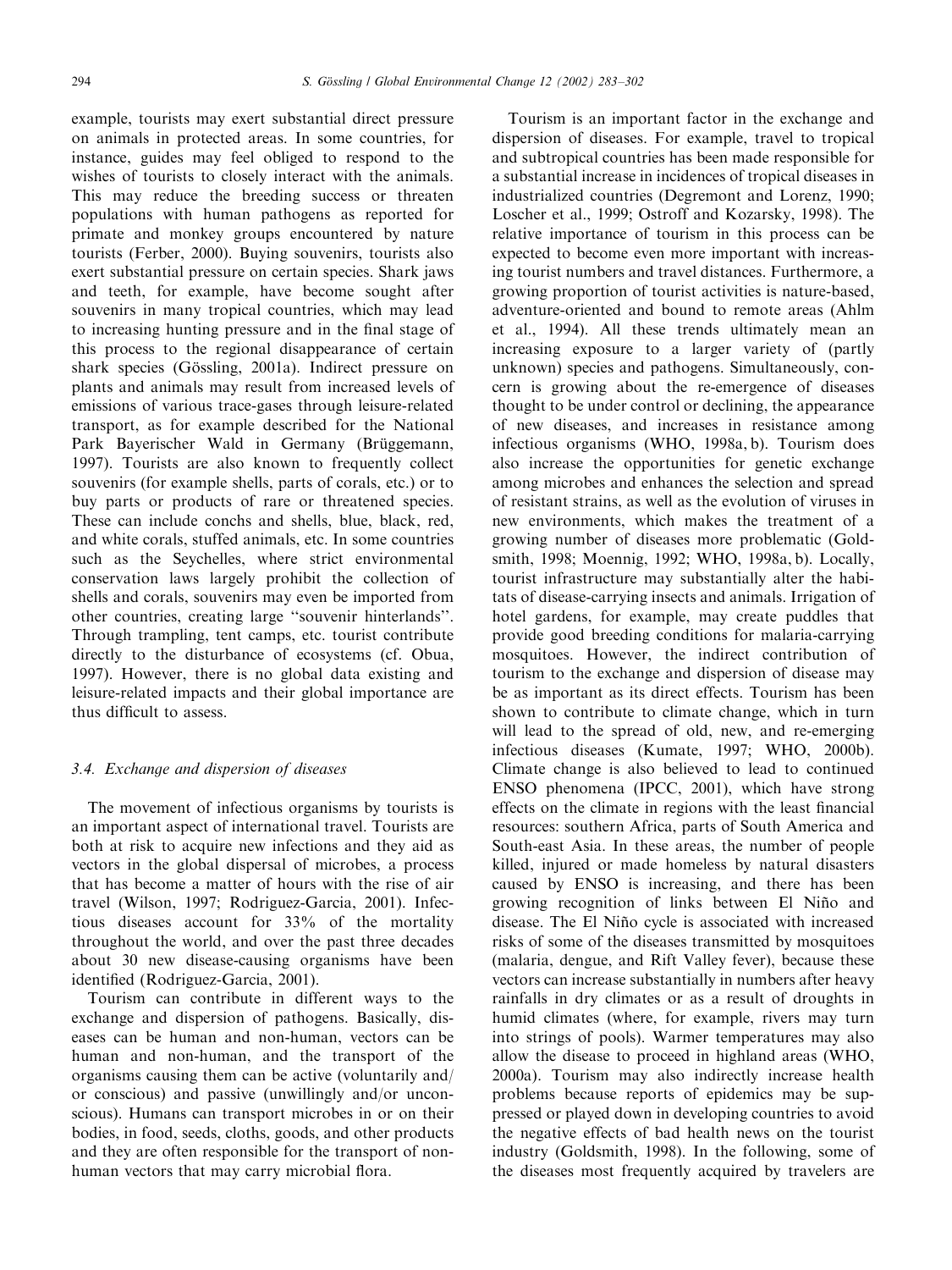discussed. Most of these are associated with travel to developing countries.

#### 3.4.1. Travelers' diarrhea

Traveler's diarrhea is one of the most common illnesses associated with travel. Even though this disease does usually not have severe health consequences for the traveler, it may reduce the enjoyment of the vacation substantially (Cartwright, 1996). For travelers from Europe and North America to developing countries, travelers' diarrhea is the most common health problem reported by 30–80% of international tourists (Clift, 2000).

## 3.4.2. Malaria

Malaria is considered to be the world's most important tropical parasitic disease, with an annual prevalence of 300–500 million clinical cases worldwide. Each year, over 1 million fatal cases are reported, the majority of them among children in Africa (WHO, 1998c). Imported cases of malaria have become frequently registered in developed countries, too. Currently, over 20 million tourists visit malaria-infested areas (Clift, 2000). In 1996, 10,000 cases of imported malaria were reported in the European Community alone (WHO, 1998d): for example, there were 2500 reported cases in the UK, 2117 registered in France (with the total number of cases estimated at 5109, 20% more than 1995), about 770 in Italy, and 1021 in Germany (an increase of 9% over 1995) (Bradley et al., 1998; Sabatinelli and Majori, 1998; Legros et al., 1998; Apitzsch et al., 1998). The most common variety of imported malaria protozoa in Germany, the UK, France and Italy was Plasmodium falciparum. Case fatality of P. falciparum per 1000 infections was 8 in the UK, 3.3 in France, 35 (women) and 13 (men) in Italy, and 24 in Germany (Bradley et al., 1998; Sabatinelli and Majori, 1998; Legros et al., 1998; Apitzsch et al., 1998). Worldwide, malaria incidence among travelers from Europe and North America to tropical countries may be in the order of 0.25% (Clift, 2000). Cases of imported malaria have generally shown a general upward trend since the mid-1970s.

In many developing countries, cases of malaria are diagnosed and treated in the home or by private sector practitioners, often incompletely. This speeds up the spread of parasite resistance, which is considered as a serious problem by the World Health Organization (WHO, 1998c). Resistance has, for instance, caused a dramatic rise in the costs of drugs for treating uncomplicated cases of malaria from about US\$0.15 to over \$2.00 in parts of the Indochina peninsula and in the Amazon region of Brazil (Trigg and Kondrachine, 1998). Tourists seem to contribute to the development of resistance because protection is taken irregularly or not completed (Apitzsch et al., 1998).

## 3.4.3. Sexually transmitted diseases

Sexually transmitted diseases (STDs) constitute the largest category of human diseases in the world today. The WHO (1997) estimates that there are 333 million new cases of STDs each year, one third of these occurring in young people under 25 years of age. Apart from the acquired immunodeficiency syndrome (AIDS), the four most common STDs are gonococcal infections (62 million cases), chlamydial infections (89 million cases), syphilis (12 million cases), and trichomoniasis (170 million cases) (WHO, 1996). STDs have farreaching health, social and economic consequences, and they facilitate the transmission of the human immunodeficiency virus (HIV), which causes AIDS (WHO, 1997). While there is basically no information on the incidences of STDs among international tourists, Clift (2000) estimates that the risk of infection with HIV may be as high as 0.01% for travelers from North America and Europe to developing countries (with a substantial risk in other countries, too). HIV is of particular concern, because it can only move from one place to another as a consequence of human movement, and the speed with which the virus has moved geographically since the late 1980s is seen as a reflection of the volume and extent of human mobility: tourism is held responsible as one of the major factors in the transnational expansion of the virus (Quinn, 1994; Thirumoorthy, 1990).

By 1998, 1.9 million cases of AIDS were reported to the World Health Organization, and the overall number of infections is estimated to be of the order of 30.6 million worldwide (WHO, 1998b). Many of the infections among tourists seem to be related to risk behavior. For example, research in the UK found that 10% of young men and 4% of young women traveling abroad alone were sexually active with a new partner, and 25% of these reported unsafe sex (Bloor et al., 1998). Elliott et al. (1998) quoted in Clift (2000) accompanied a group of young people on a dance holiday to Ibiza. Of 160 young people studied, 30 reported sex with new partners, and over half of them reported unsafe sex. In a survey on sexual holiday behavior of gay men in southern England, 48% reported sex with a new partner, 29% reported penetrative sex, and 4% reported penetration without consistent use of condoms (Clift, 1999). Kleiber and Wilke (1995) report for Germany that 5–10% of all new HIV-infections are caused by sex-tourists. Even though sexually risky behavior must not necessarily increase among tourists, tourists may nevertheless have new (local) partners and thus contribute to the dispersion of the virus: behavioral data on inconsistent use of condoms indicate that homosexual men, heterosexual men, and business travelers may be at increased risk of exposure to STDs, including HIV infection (Mulhall, 1996; Carter et al., 1997).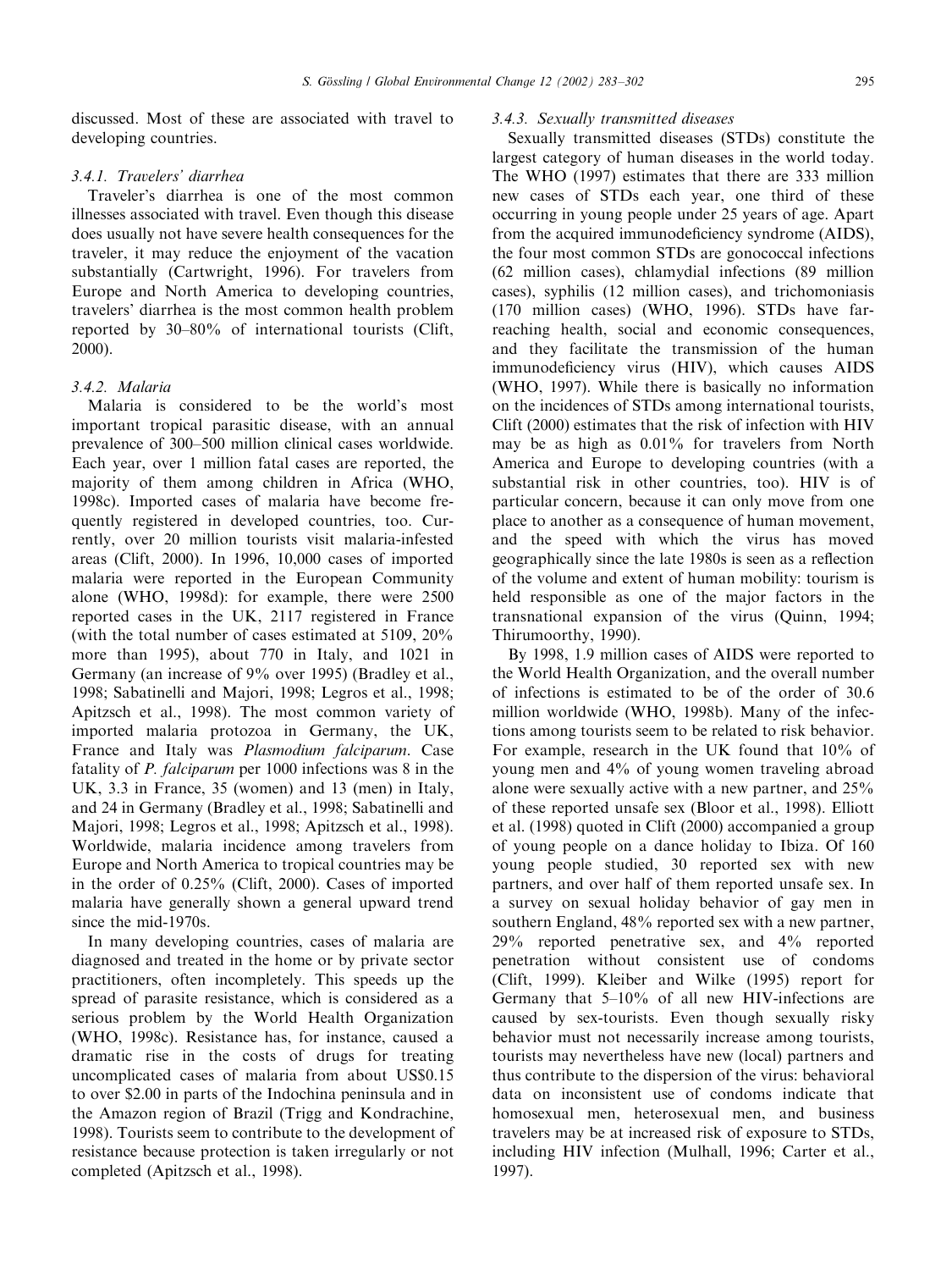# 3.4.4. Other diseases

Other diseases that can be exchanged and spread through travel to tropical countries include hepatitis A, B, and C, Yellow fever, Lassa fever, Legionnaire's disease, cyclosporiasis, Vibrio cholerae O139, hantavirus, variant Creutzfeldt-Jacob disease, dengue fever, cholera, schistosomiasis, leptospirosis, and viral hemorrhagic fevers (Loscher et al., 1999; Ostroff and Kozarsky, 1998; WHO, 1999,2000b-d). Again, there is little information about the global dispersion of these diseases by tourism, but incidences among travelers from North America and Europe to developing countries were 1.25% in the case of acute febrile respiratory tract infection, 0.3% for Hepatitis A, and 0.03% for Typhoid (India, north/north west Africa, Peru) (Clift, 2000).

## 3.4.5. Diseases brought to host populations

While there seems to be surprisingly little information on the impact of diseases brought by travelers to local populations, these are clearly vulnerable to death and disability due to accidents, violence and injuries caused directly and indirectly by tourism, and they have to bear the consequences of undesirable behaviors such as those related to sex tourists. Furthermore, tourists are also responsible for changes in ideas, values and norms, which may affect health. For example, tourists in developing countries may contribute to the increasing consumption of ''junk food'', alcohol, tobacco, etc. by local populations (Rodriguez-Garcia, 2001). All these changes may exacerbate already existing health problems, particularly in developing countries.

Overall, tourists seem to be at a reasonably low risk of acquiring diseases, if they act carefully and follow prescriptions for prophylaxis (Clift, 2000). However, even though quantitative estimates are difficult, tourists seem to be a major factor in the exchange and dispersion of disease, particularly considering indirect effects (ENSO, etc.). Clearly, the consequences of travel for health may be primarily felt by local populations in developing countries and often affect those with the least financial means to cope with disease.

## 3.5. Changes in human–environmental relations

From a psychological perspective, tourism and travel initiate changes in the perception and the understanding of the environment. The environment is understood here as a set of complex, interacting relations between the individual, society, and nature (cf. Steiner, 1993). In the context of global environmental change, alterations of the understanding of the environment, both with respect to environmental knowledge, environmental attitudes, and environmental behavior, could both facilitate or complicate the restructuring of societies towards sustainability. Tourism, particularly nature tourism, is believed to foster environmental consciousness and to result in an increased knowledge about the environment (e.g. WWF, 1995). However, while such changes of the perception and understanding of the environment have generally been understood as supportive of sustainable development, it is argued here that they may not necessarily lead to changes in attitudes and more environmentally friendly behavior. In fact, there is some evidence that a paradoxical situation occurs: even though the knowledge about the environment may increase among travelers, personal behavior may be characterized by increased resource consumption (Gössling, 2002).

In "western" societies, the environment is a social construction, with the understanding of ''nature'' largely being built on its culturally constructed representations, such as national parks and zoos (cf. Norton, 1996). Travel might change the perception of the environment through the process of traveling itself (the world may ''shrink'' in the eyes of frequent travelers, a process of cosmopolitization), the experience of new ''representations of nature'' (protected areas, ''natural'' sites, and other symbols of the ''natural'', leading to environmental consciousness), and through the encounter of two sociocultural systems, the native system, which is invaded by tourism, and the tourist system (intercultural encounters). In the latter case, tourism may also change the hosts' perception and understanding of the environment.

#### 3.5.1. Cosmopolitization

Social identities emerge out of particular social structures that incorporate the elements space, time, and memory. These elements are continuously negotiated, a process in which travel plays an important role. While limited or virtual traveling (e.g. by watching TV) might enforce local embedment in juxtaposition to an imagined or perceived other (such as a neighboring country), massive mobility might instead transform social identities towards a cosmopolitan configuration of the self as localities and their characteristics lose importance with respect to space, time, and memory (Urry, 1995). In other words: travel, both for work and tourism, disrupts the very sense of what is a person's home. Without this sense, citizens do not perceive themselves as part of places any longer, and develop cosmopolitan identities. Tourism can thus be seen as an agent of modernization, which decontextualizes and dissolves the relationships individuals have with society and nature. In the context of global environmental change, this is problematic because cosmopolitan people may increasingly lose their understanding of the ecological limits of places, for which local knowledge is required, and, ultimately, the very responsibility to care for places. This is of importance, because decreasing local attachment seems to develop in parallel with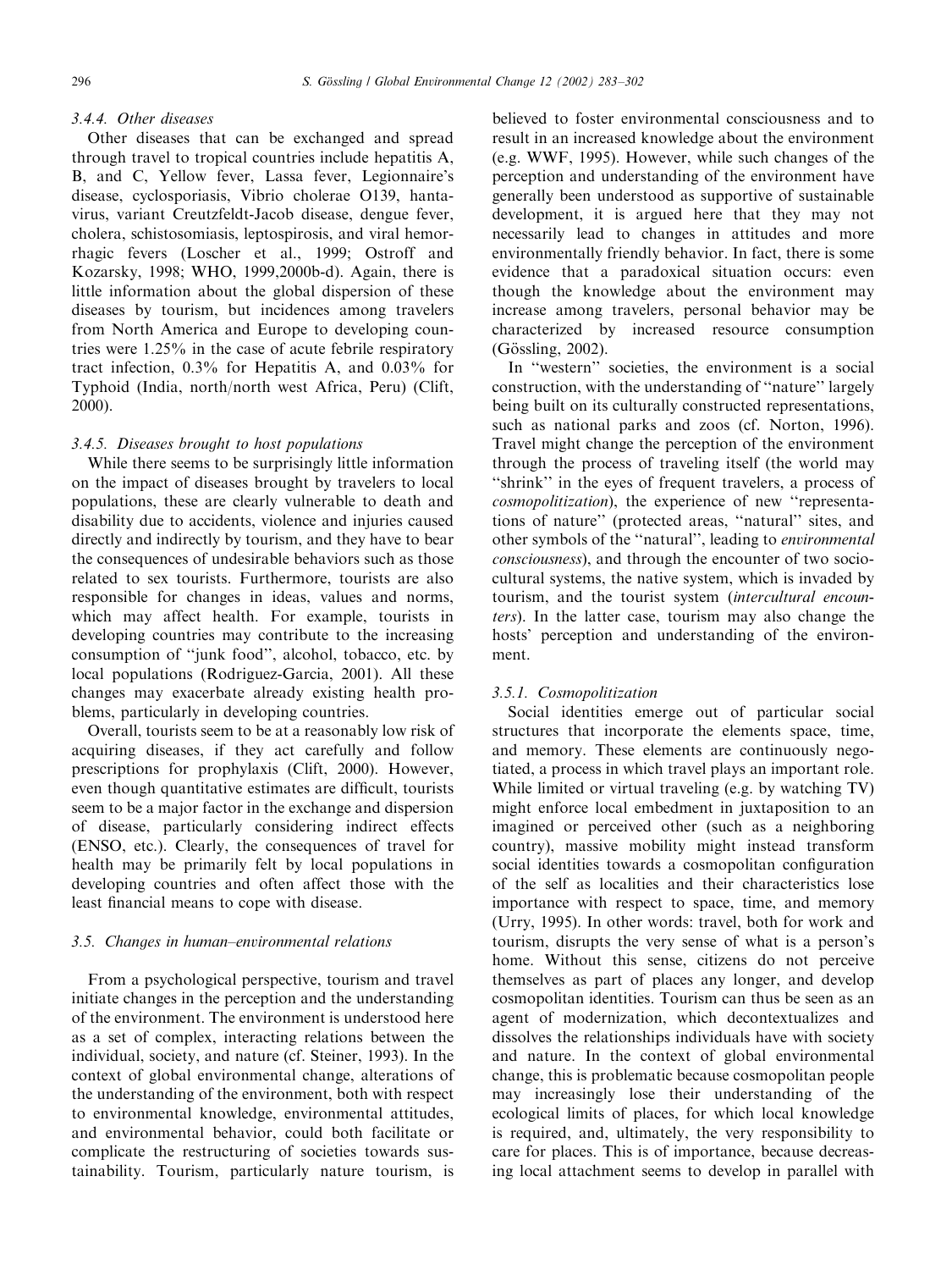increasing resource consumption (cf. Borgström-Hansson and Wackernagel, 1999).

#### 3.5.2. Environmental consciousness

One of the major factors leading to the global increase in tourism is the growth of an environmental consciousness (Urry, 1995). Environmental consciousness comes basically into existence through education, film, or written media and the comparison of the character of the physical and built environment of different places through traveling. Through travel, humans also have the opportunity to experience representations of nature, such as national parks, biosphere reserves, world heritage sites and other protected areas, as well as zoos, botanical gardens, ''designed'' landscapes, and city environments. These representations of nature can also be understood as symbols. O'Rourke (2000), for example, has described how wild animals are seen as symbols of naturalness and freedom in ''western'' societies. The "wild" is no longer perceived as a threat, but as a product of human management and protection (O'Rourke, 2000, p. 149). A wide range of species popular among tourists function as such symbols of the "wild" and "natural" which tourists wish to experience, for example elephants, gorillas, lions, crocodiles, but also elk, highland cattle, prehistoric horses, bison, etc. Tourism can thus generally be seen a result of altered human-environmental relations and as a process in itself fostering changes in human–environmental relations. This process may lead to increased environmental consciousness and the wish to experience further places—a self-reinforcing process leading to more travel.

#### 3.5.3. Intercultural encounters

The meeting of tourists and hosts is known to initiate cultural change (e.g. Lea, 1988; Mathieson and Wall, 1982; Meleghy et al., 1985). However, the exchange of values, ideas, and conceptions through tourism and travel also leads to changing human-environmental relations. In developing countries, particularly ''western'' conceptions are adopted, because tourists from ''western'' societies account for the majority of the international tourist arrivals. With respect to local populations, the encounter between the different cultures can result in increasing market integration, shifts to new income sources, and changing social relationships (Gössling, 2001a, 2002). This, in consequence, may dissolve attachment to place, result in changing resource use patterns, and encourage the increased consumption of (industrial) goods and products. For the tourists, the encounter with the local socio-cultural system may, for example, result in a feeling of technological superiority (''being modern''), or an attempt to romanticize the "simple", "nature-bound" lifestyles in rural areas of developing and developed countries (Gössling, 2002). This may also contribute to the process of decreasing attachment to place, because the feeling of ''being modern'' or the romantic image of other lifestyles are both elements of the travel experience, and they are thus implicitly needed, unconsciously wanted, and explicitly sought after by the tourists. Ultimately, this may reinforce the Cartesian separation between ''nature'' and ''culture'' characterizing ''modern'' societies. As mentioned above, the loss of knowledge about the ecological limits of places, the alienation of lifestyles from the capacity of ecosystems to provide functions, goods, and materials, and the decreasing attachment to place are interacting processes. They are seen as the major factor in the global environmental crisis, and should thus be considered detrimental to sustainable development (Borgström-Hansson and Wackernagel, 1999; Hornborg, 2000).

With respect to travel, increasing environmental consciousness, travel experience, the availability of more financial means for recreation, and more cosmopolitan understandings of the world may lead to more travel and thus increased resource use (Gössling, 2002). These findings are supported by travel surveys, which show that travel increases with the level of education (SCB/ SIKA, 2001; Busch and Luberichs, 2001) and income (SIKA, 2001; Busch and Luberichs, 2001). In Sweden, men with postgraduate education and men in the highest income group, traveled 70% and 54% more (travel distances) than men on average (SCB/SIKA, 2001; SIKA, 2001). These effects of international travel are difficult to quantify, but they are of great significance for global environmental change and sustainable development.

## 3.6. Water

Water is one of the most essential resources to humanity. Its availability and quality has received much international attention in recent years, because many countries are approaching serious water crises with depleted and heavily contaminated surface water and groundwater resources (Postel, 1992; UN, 1995). As a result of over-use, the frequency of seasonal water shortages and harmful events like algal blooms, which are linked to nutrient pollution, has grown significantly in the past two decades (UNDP/UNEP/World Bank/ WRI, 2000). Conflicts arising from the global use of water are expected to exacerbate in the future, both as a result of a growing human population and the consequences of global environmental change for water quality and availability (Vitousek et al., 1997). Through tourism, water demand is shifted to water scarce areas, and humans staying in hotels seem to generally use more water than at home: water consumption per tourist seems to range between 100 and 20001 per bed night (e.g. GFANC, 1997; Gössling, 2001b; Lüthje and Lindstädt, 1994; UK CEED, 1994; WWF, 2001). The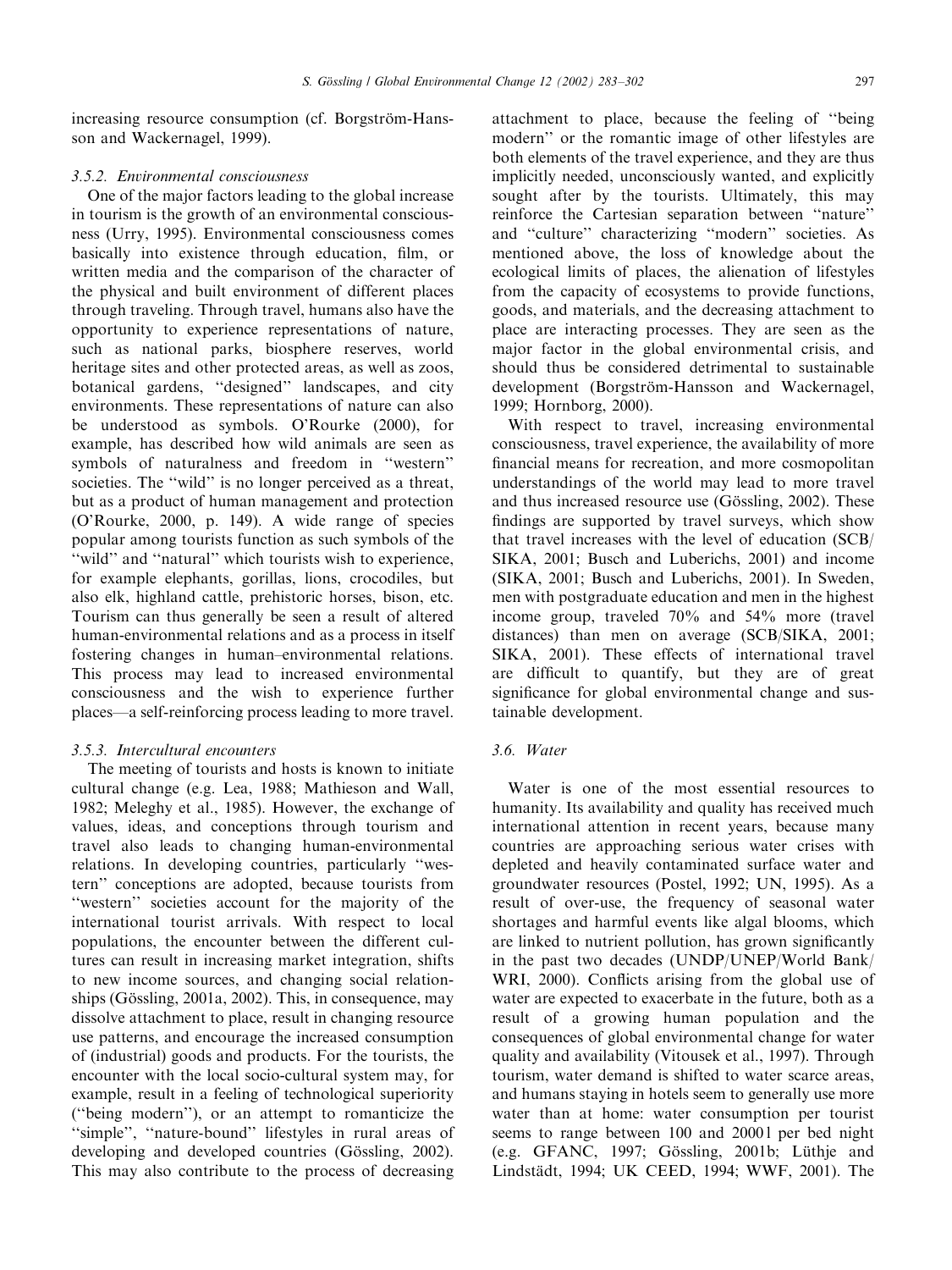WWF (2000) reports that the average tourist in Spain consumes 440 l per day, a value that increases to 880 l if swimming pools and golf courses exist. In Zanzibar, the average water consumption per tourist amounted to 6851 per bed night (Gössling, 2001b). This compares to an average use of, for example, 135 l per day in Germany (UBA, 1998). Tourism may thus substantially increase the overall use of water. However, existing data seem not sufficient to allow for detailed calculations on broad regional levels.

#### 4. Conclusions

Five major fields of global environmental change were identified to which tourism contributes: change of land cover and land use, energy use, biotic exchange and extinction of wild species, exchange and dispersion of diseases, and changes in the perception and understanding of the environment through travel.

Land alteration is the most important driver of change in biodiversity, which interacts with other important components of global change such as global warming (Vitousek, 1994; Chapin III et al., 1997; Sala et al., 2000). According to the first order estimate provided in this study, tourism contributes with 0.5% to the alteration of biologically productive lands. The major proportion of land seems to be used for trafficrelated infrastructure, but the uncertainty of this estimate is high. Land alteration may have detrimental consequences for biodiversity and reduce the capacity of ecosystems to provide services essential to humankind. However, the consequences of land alterations may differ qualitatively in different geographical settings. With respect to biodiversity, tourist infrastructure development may have the greatest impact on islands in the low latitudes, where species are often endemic and vulnerable to environmental change (cf. Cronk, 1997).

Leisure-related energy use is substantial. According to the results of this survey, tourism may be responsible for the consumption of 14,080 PJ of energy, resulting in emissions of 1400 Mt of  $CO<sub>2</sub>$ -e (in 2001). Transport, accommodation, and activities are responsible for 94%, 4%, and 2% of the total, respectively. However, this estimate is conservative, because energy used for the construction and maintenance of infrastructure, etc. has not been considered. Overall, leisure-related human activities may contribute with 3.2% (14,080 PJ) and 5.3% (1400 Mt CO<sub>2</sub>-e) to global energy use and CO<sub>2</sub>-e emissions. This seems to be a minor share, but the analysis also revealed that the industrialized countries, which constitute only 15% of the world's population, account for 82% of the global leisure-related transport (distances). Furthermore, within the industrialized countries, a small group of long-distance travelers seems to account for most of the energy used. In Germany, for

example, the 14% of the longer vacation journeys to destinations outside Europe were responsible for almost 55% of the energy use. Similarly, air travel accounted for 80% of the energy used for longer vacation journeys, even though the aircraft was the means of transport only in one third of all cases (in 1997, Busch and Luberichs, 2001). Travel surveys indicate a strong correlation between income, education and distances traveled (SCB/SIKA 2001; SIKA, 2001, cf. also Busch and Luberichs, 2001). It thus seems that a minor proportion of the world's population (the better educated and wealthy, possibly less than  $5\%$  of the world's population) accounts for a major share of the leisure-related energy use (assumingly more than  $40\%$ ).

Per unit of energy used, air travel has the greatest impact on global warming. Even though it accounts for only 15% of the leisure-related distances traveled globally, it is responsible for about 18% of the energy use and 37% of the contribution of leisure-travel to global warming. This is particularly problematic, because the United Nations Framework Convention on Climate Change (UN-FCCC) does not cover emissions from bunker fuels, i.e., those sold in harbors (e.g. heavy fuel oil) and in airports (e.g. jet fuel). As a result, emissions from international aviation are not under international policy control (Olsthoorn, 2001).

The consequences of the release of greenhouse gases into the atmosphere are many, including global warming, sea-level rise, regional changes in precipitation, and ENSO phenomena. According to the International Panel on Climate Change (IPCC, 2001), global mean temperatures have risen by  $0.6 \pm 0.2$ °C in the period 1861–2000. Sea level rise has been between 0.1 and 0.2 m during the 20th century. Snow cover is very likely to have decreased by 10% in its extent since the late 1960s, and in the Northern Hemisphere, it is likely that there has been a 2–4% increase in the frequency of heavy precipitation events. Warm episodes of ENSO have been more frequent, persistent and intense since the mid-1970s, compared with the previous 100 years. In the future, globally averaged surface temperatures are projected to increase by  $1.4-5.8^{\circ}$ C, and global mean sea level is projected to rise by 0.09–0.88 m over the period 1990–2100 (IPCC, 2001). Regionally, the consequences of environmental change may be devastating. The 1997/98 ENSO, for example, had severe impacts on the climate of the Indian Ocean. In March and April 1998, seawater temperatures rose by an average of  $1.5^{\circ}$ C above values measured during the same period in 1997. Following the event, coral morality was greater than 50% over extensive areas in the Indian Ocean, Southeast Asia and the Caribbean (Lindén and Sporrong, 1999). Other examples of biological responses to climate change can, for example, be found in Pounds et al. (1999), Parmesan et al. (1999), and Hellberg et al. (2001).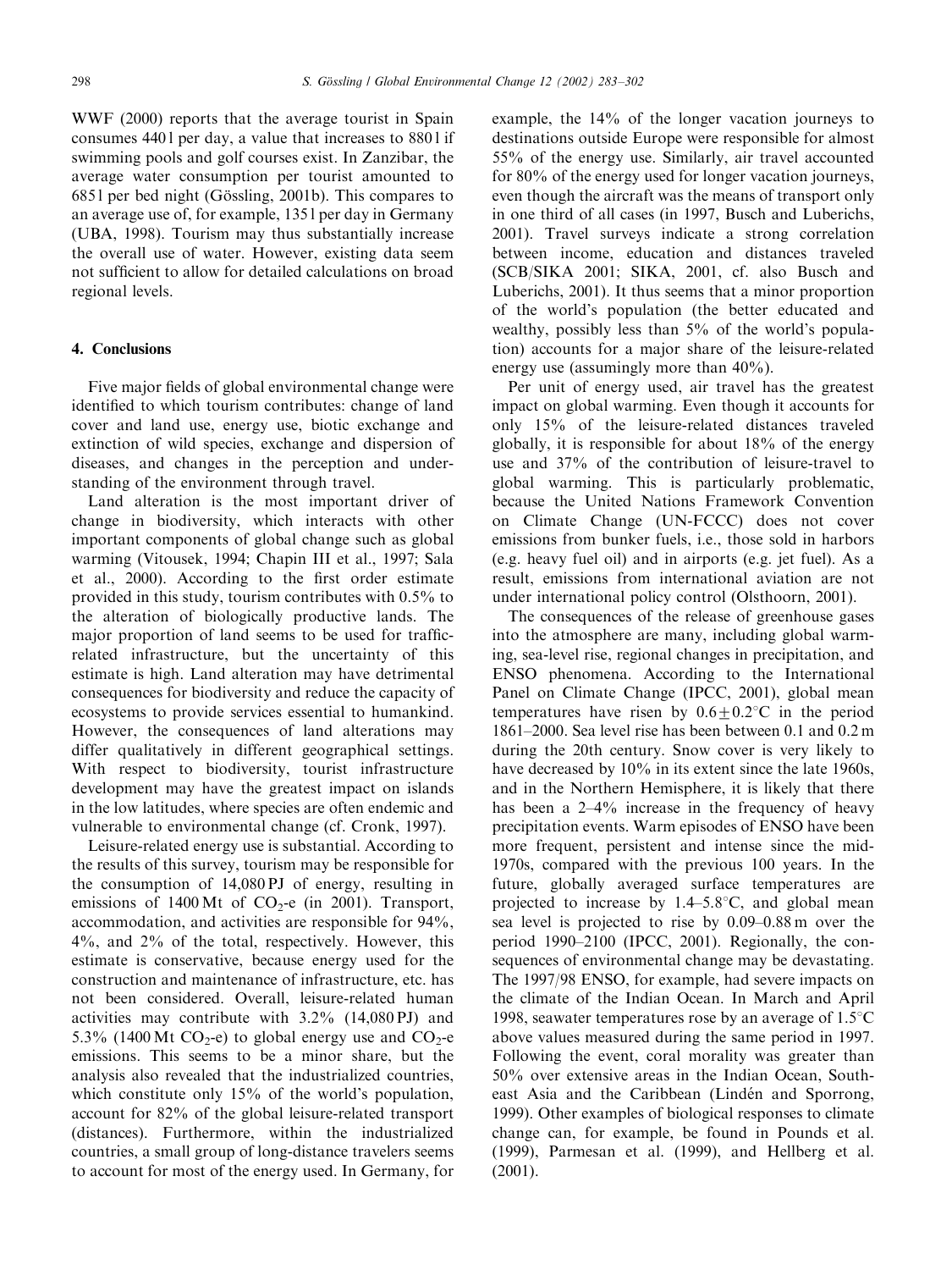The contribution of tourism to biotic exchange and the extinction of wild species are difficult to assess. Furthermore, not all species introductions have consequences, and only a few may actually impact on human health and that of other species. Tourism seems to primarily contribute to species extinction through direct processes, such as collecting and buying shark teeth, conchs, shells, corals, and other souvenirs. However, in the light of the current knowledge it seems to be difficult to assess the importance of tourism in this process.

Tourism is an important factor in the exchange and dispersion of disease. Tourists may acquire diseases themselves and contribute to the dispersion of pathogens. Statistically, the risk of infection may be as high as 30–80% for diarrhea, 0.3% for hepatitis A, 0.25% for malaria, and 0.01% for HIV for travelers from Europe and North America to developing countries. However, the indirect impacts on health associated with travel may be more important than the direct: travel contributes to global warming and ENSO phenomenon, which are believed to lead to a considerable increase in disease, particularly malaria. This may often expose those groups with the least financial means to new or more severe health problems. Tourists are also responsible for changes in ideas, values and norms, which may lead to the increased consumption of ''junk food'', alcohol, tobacco, etc. by local populations, adding on existing health problems. Apart from a purely quantitative approach focusing on the tourists, it is thus necessary to acknowledge the complexity of the consequences of tourism for the health of the populations of the visited countries, too.

One of the ultimate goals of sustainable development is to foster responsible environmental behavior. Travel may foster environmental knowledge, but this will not necessarily lead to positive changes in attitudes, awareness and, ultimately, environmental behavior. Tourism may rather reinforce the human notion of being separated from nature, which may prove to be detrimental to sustainable development. Obviously, these consequences of tourism cannot be quantified.

Finally, it has been acknowledged that tourism increases water demand in water scarce regions, which may exacerbate existing problems, often to the disadvantage of local populations.

In summary, the study has shown that the environmental consequences of travel are substantial, particularly if looked at from a per capita perspective: there is strong evidence that a minority of the world population causes the majority of the negative effects associated with tourism and travel. Simultaneously, it seems as if humans in developing countries may suffer most from the negative consequences, often those with the least financial resources. In the future, leisure-related tourism will experience further rapid growth. It thus seems necessary to deepen the debate on sustainability in tourism, and address the existing problems from a social, ecological and economic perspective. In this context, it also deserves mentioning that there is a rather strong consensus that a continuation of ENSO phenomena, changing patterns of precipitation (both in terms of distribution and intensity), and changes in snow cover and average temperatures will have severe consequences for the tourist industry (cf. Abegg et al., 1997; Behringer et al., 2000; Braun et al., 1999; Giles and Perry, 1998; Harrison et al., 1999; Koenig and Abegg, 1997; Maddison, 2001; Wall, 1998). Tourism can thus be said to be a major agent in global environmental change, and it will in itself be affected by this change. The restructuring of the tourist industry towards sustainability should thus lie in it's own interest.

## Acknowledgements

Iwish to express my gratitude to Susanne Becken, Karl Georg Høyer, Andreas Schafer, Herbert Sukopp, and Radu Zmeureanu for supporting me with information. Iam also indebted to Susanne Becken for reading and commenting on an earlier version of this paper.

#### References

- Abegg, B., König, U., Bürki, R., Elsasser, H., 1997. Climate impact assessment im Tourismus. Die Erde 128, 105–116.
- Ahlm, C., Lundberg, S., Fesse, K., Wistroem, J., 1994. Health problems and self-medication among Swedish travellers. Scandinavian Journal of Infectious Diseases 26 (6), 711–717.
- Apitzsch, L., Rasch, G., Kiehl, W., 1998. Imported malaria in Germany in 1996. Eurosurveillance 3 (4), 35–36.
- Becken, S., 2001. Vergleich der Energieintensität zweier verschiedener Reisestile. Tourismus Journal 5 (2), 227–246.
- Becken, S., Simmons, D., 2002. Energy consumption patterns of tourist attractions and activities in New Zealand. Tourism Management, in press.
- Becken, S., Frampton, C., Simmons, D., 2001. Energy consumption patterns in the accommodation sector—the New Zealand case. Ecological Economics 39, 371–386.
- Becken, S., Frampton, C., Simmons, D., 2002. Identifying tourist types to promote energy efficiency—a travel-pattern based segmentation analysis. Journal of Travel Research, submitted for publication.
- Behringer, J., Buerki, R., Fuhrer, J., 2000. Participatory integrated assessment of adaptation to climate change in Alpine tourism and mountain agriculture. Integrated Assessment 1, 331–338.
- Biesiot, W., Noorman, K.J., 1999. Energy requirements of household consumption: a case study of The Netherlands. Ecological Economics 28, 367–383.
- Bloor, M., Thomas, M., Hood, K., Abeni, D., Goujon, C., Hausser, D., Hubert, M., Kleiber, D., Nieto, J.A., 1998. Differences in sexual risk behaviour between young men and women travelling abroad from the UK. The Lancet 352, 1664–1668.
- Borgström-Hansson, C., Wackernagel, M., 1999. Rediscovering place and accounting space: how to re-embed the human economy. Ecological Economics 29 (5), 203–213.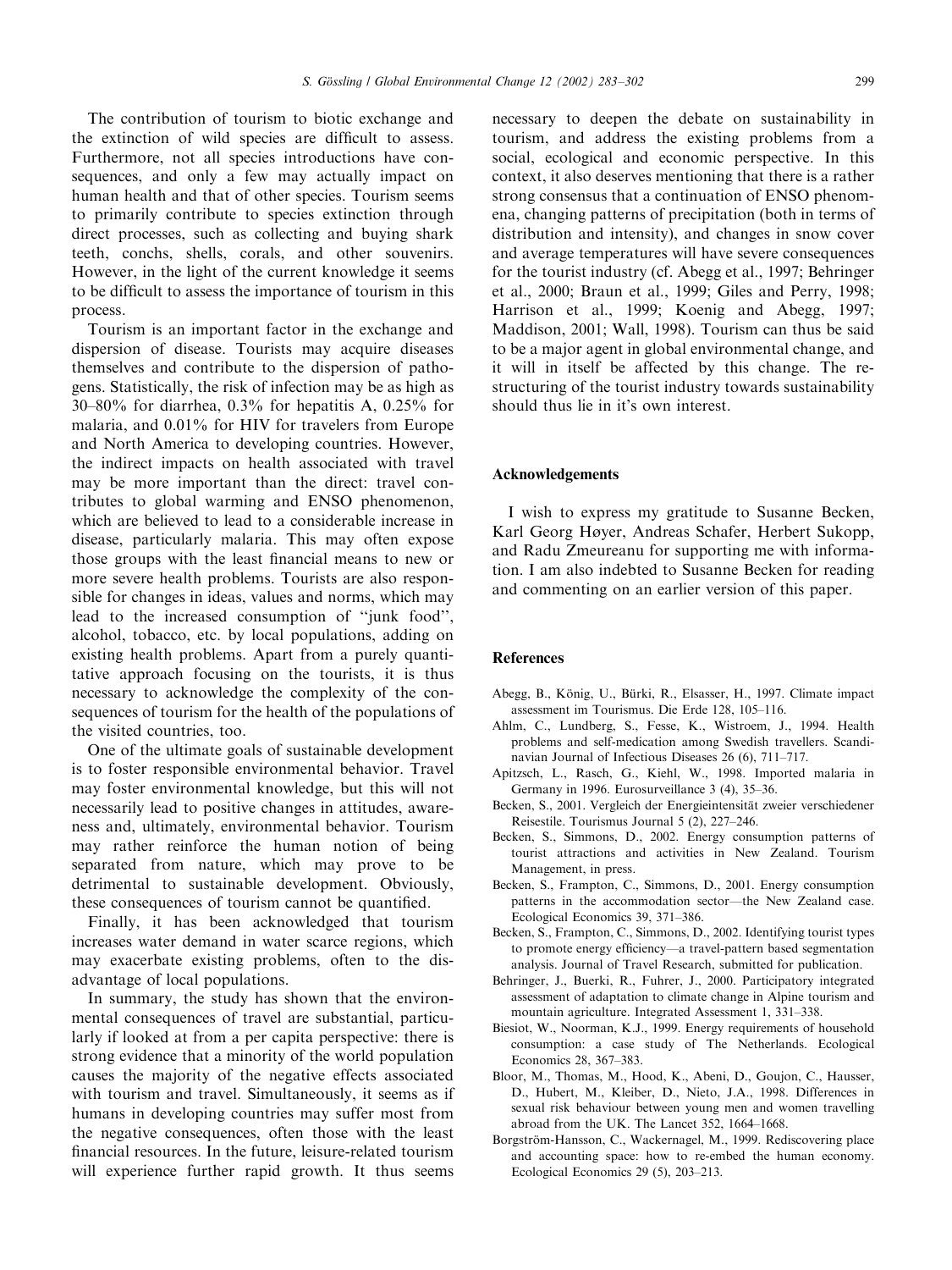- Bradley, D.J., Warhurst, D.C., Blaze, M., Smith, V., Williams, J., 1998. Malaria imported into the United Kingdom in 1996. Eurosurveillance 3 (4), 40–42.
- Braun, O.L., Lohmann, M., Maksimovic, O., Meyer, M., Merkovic, A., Messerschmidt, E., Riedel, A., Turner, M., 1999. Climate Research 11, 247–254.
- Brüggemann, J., 1997. Nationalpark Bayerischer Wald. In: Ellenberg, L., Beier, B., Scholz, M. (Eds.), Ökotourismus: Reisen zwischen Ökonomie und Ökologie. Springer, Heidelberg, pp. 83-89.
- Brunotte, M., 1993. Energiekennzahlen für den Kleinverbrauch. Studie im Auftrag des Öko-Instituts. Freiburg, Germany.
- Bundesministerium für Wirtschaft und Technologie (BMWi), 1999. Energie Daten 1999. Nationale and Internationale Entwicklung. Bundesministerium für Wirtschaft and Technologie, Bonn.
- Bundesverkehrsministerium (BMV), 1996. Verkehr in Zahlen. Deutsches Institut für Wirtschaftsforschung, Berlin.
- Burnett, J., 1994. Implementing energy efficiency and water conservation in the hotel industry. Hong Kong Hotel Association Seminar on Corporate Commitment to Energy Conservation, September 1994, Hong Kong.
- Busch, H., Luberichs, J., 2001. Reisen und Energieverbrauch. Academia Verlag, Sankt Augustin.
- Carlsson-Kanyama, A., Lindén, A.-L., 1999. Travel patterns and environmental effects now and in the future: implications of differences in energy consumption among socio-economic groups. Ecological Economics 30, 405–417.
- Carter, S., Horn, K., Hart, G., Dunbar, M., Scoular, A., MacIntyre, S., 1997. The sexual behaviour of international travelers at two Glasgow GUM clinics. International Journal of STD and AIDS 8, 336–338.
- Cartwright, R.Y., 1996. Travellers' diarrhoea. In: Clift, S., Page, S. (Eds.), Health and the International Tourist. Routledge, London.
- Chambers, N., Simmons, C., Wackernagel, M., 2000. Sharing Nature's Interest. Ecological Footprints as an Indicator of Sustainability. Earthscan, London.
- Chapin III, F.S., Walker, B.H., Hobbs, R.J., Hooper, D.U., Lawton, J.H., Sala, O.E., Tilman, D., 1997. Biotic control over the functioning of ecosystems. Science 277, 500–504.
- CITES, 2001. Seizures by French Customs. Available at: [http://](http://www.wcoomd.org/netscape/ENF/CITES/BROCHE/11.htm) [www.wcoomd.org/netscape/ENF/CITES/BROCHE/11.htm](http://www.wcoomd.org/netscape/ENF/CITES/BROCHE/11.htm).
- Clift, S., 1999. Factors associated with gay men's sexual behaviours and risk on holiday. AIDS Care 11 (3), 281–296.
- Clift, S., 2000. Tourism and health: current issues and future concerns. Tourism Recreation Research 25 (3), 55–61.
- Costanza, R., 2000. Social goals and the valuation of ecosystem services. Ecosystems 3, 4–10.
- Cronk, Q.C.B., 1997. Islands: stability, diversity, conservation. Biodiversity and Conservation 6 (3), 477–493.
- Dahlin, P., Stridh, P., 1996. Huts or Hotels? A Minor Field Study on Land Management within the Tourism Sector in Zanzibar. Examensarbete 22. Royal Institute of Technology, Division of Real Estate Planning and Land Law, Stockholm.
- Daily, G.C. (Ed.), 1997. Nature's Services. Societal Dependence on Natural Ecosystems. Island Press, Washington DC.
- Daily, G.C., 2000. Management objectives for the protection of ecosystem services. Environmental Science and Policy 3, 333–339.
- Davies, T., Cahill, S., 2000. Environmental implications of the tourism industry. Discussion Paper 00-14, Resources for the Future, Washington DC.
- Degremont, A., Lorenz, N., 1990. Importierte Krankheiten in der Schweiz: Entwicklung und Perspektiven. Therapeutische Umschau 47 (10), 772–779.
- Deng, S., Burnett, J., 2000. A study of energy performance of hotel buildings in Hong Kong. Energy and Buildings 31, 7–12.
- Dickinson, B., Vladimir, A., 1997. Selling the Sea. An Inside Look at the Cruise Industry. John Wiley & Sons, New York.
- Elliott, L., Morrison, A., Ditton, J., Farrall, S., Short, E., Cowan, L., Gruer, L., 1998. Alcohol, drug use, and sexual behaviour of young adults on a Mediterranean dance holiday. Addiction Research 5  $(4)$ , 1–22.
- Ferber, D., 2000. Human diseases threaten great apes. Science 289, 1277–1278.
- Forschungsmeinschaft Urlaub und Reisen (F.U.R.), 2001. Die Reiseanalyse RA 2001. F.U.R., Kiel.
- German Federal Agency for Nature Conservation (GFANC) (Ed.), 1997. Biodiversity and Tourism. Conflicts on the World's Seacoasts and Strategies for their Solution. Springer, Berlin.
- Giles, A.R., Perry, A.H., 1998. The use of a temporal analogue to investigate the possible impact of projected global warming on the UK tourist industry. Tourism Management 19 (1), 75–80.
- Goldsmith, M.F., 1998. Health woes grow in a shrinking world. Journal of the American Medical Association 279, 569–571.
- Gormsen, E., 1997. The impact of tourism on coastal areas. GeoJournal 42 (1), 39–54.
- Gössling, S., 2000. Sustainable tourism development in developing countries: some aspects of energy-use. Journal of Sustainable Tourism 8 (5), 410–425.
- Gössling, S., 2001a. Tourism, environmental degradation and economic transition: interacting processes in a Tanzanian Coastal community. Tourism Geographies 3 (4), 230–254.
- Gössling, S., 2001b. The consequences of tourism for sustainable water use on a tropical island: Zanzibar, Tanzania. Journal of Environmental Management 61 (2), 179–191.
- Gössling, S., 2002. Human–environmental relations with tourism. Annals of Tourism Research 29 (4), 539–556.
- Graham, A. (Ed.), 2000. United Kingdom. European Conference of Ministers of Transport (ECMT) Transport and Leisure. Report of the hundred and eleventh round table on transport economics, Paris, 15–16th October 1998. ECMT, Paris, pp. 147–173.
- Grenon, M., Batisse, M., 1989. Futures for the Mediterranean Basin: The Blue Plan. Oxford University Press, Oxford.
- Harrison, S.J., Winterbottom, S.J., Sheppard, D., 1999. The potential effects of climate change on the Scottish tourist industry. Tourism Management 20, 203–211.
- Hauptzollamt Frankfurt am Main-Flughafen, 2001. Informationen über das Hauptzollamt Frankfurt am Main-Flughafen. Pressestelle, Frankfurt am Main.
- Heinze, G.W., (Ed.), 2000. Germany. European Conference of Ministers of Transport (ECMT) Transport and Leisure. Report of the hundred and eleventh round table on transport economics, Paris, 15–16th October 1998. ECMT, Paris, pp. 5–51.
- Hellberg, M.E., Balch, D.P., Roy, K., 2001. Climate-driven range expansion and morphological evolution in a marine gastropod. Science 292, 1707–1710.
- Holloway, J.C., 1998. The Business of Tourism. Addison Wesley, Longman Limited, Harlow.
- Hornborg, A., 2000. From animal masters to ecosystem services: exchange, personhood, and ecological practice. In: Hornborg, A., Pálsson, G. (Eds.), Negotiating Nature: Culture, Power and Environmental Argument. Lund University Press, Lund, pp. 132–152.
- Høyer, K.G., 2000. Sustainable tourism or sustainable mobility? The Norwegian case. Journal of Sustainable Tourism 8 (2), 147–160.
- Hunter, C., Green, H., 1995. Tourism and the Environment. A sustainable relationship? Routledge, London.
- International Panel on Climate Change (IPCC), 1996. In: Houghton, J.T., Meira Filho, L., Callander, B., Harris, N., Kattenberg, A., Maskell, K. (Eds.), Climate Change 1995: The Science of Climate Change. Contribution of Working Group I to the Second Assessment Report of the Intergovernmental Panel on Climate Change. Cambridge University Press, Cambridge, United Kingdom and New York, USA.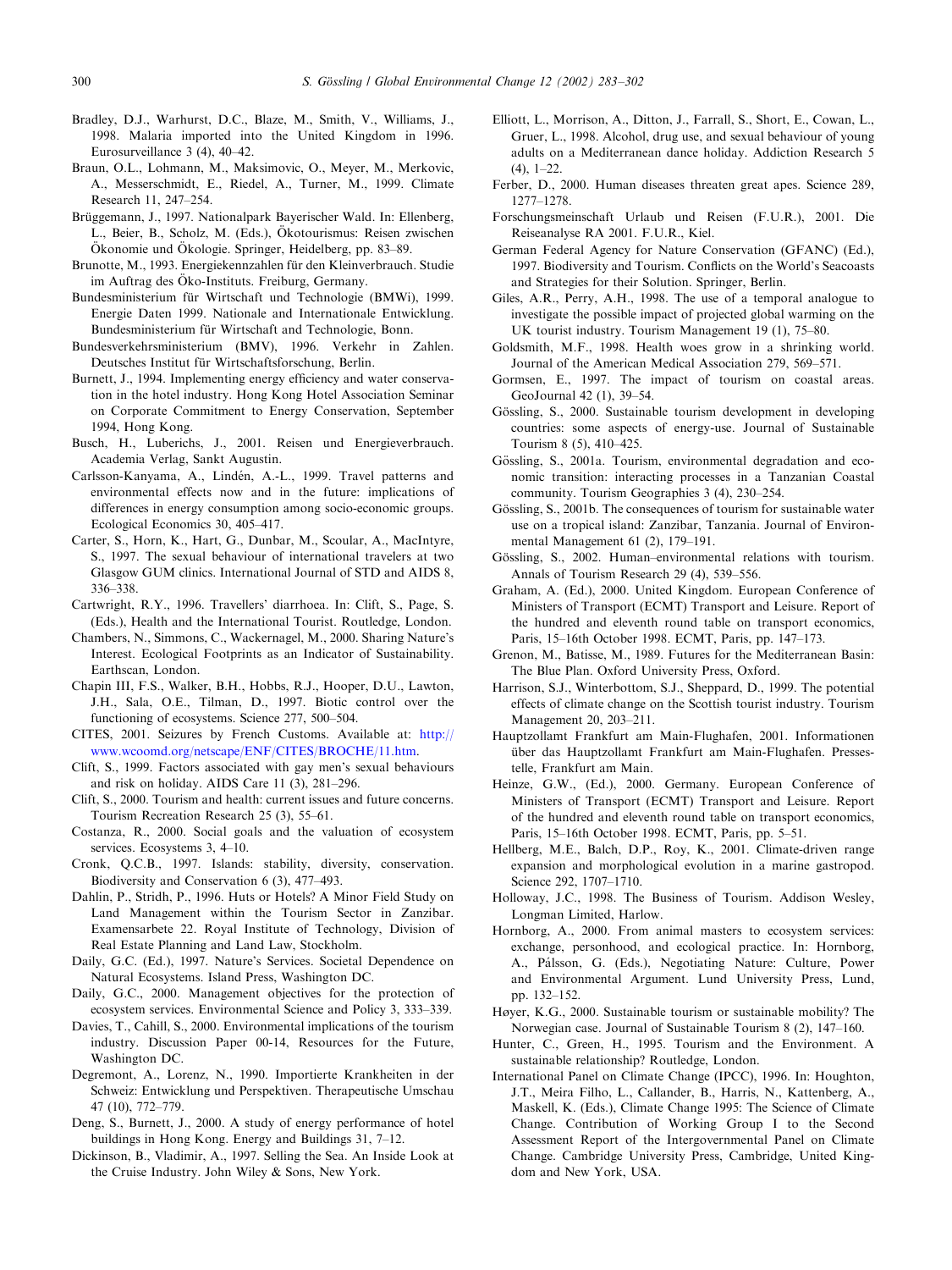- International Panel on Climate Change (IPCC), 1999. In: Penner, J.E., Lister, D.H., Griggs, D.J., Dokken, D.J., McFarland, M. (Eds.), Aviation and the Global Atmosphere. A special report of IPCC Working Groups I and III. Cambridge University Press, Cambridge, United Kingdom and New York, USA.
- International Panel on Climate Change (IPCC), 2001. In: Houghton, J.T., Ding, Y, Gripps, D.J., Noguer, M., van der Linden, P.J., Dai, X., Maskell, K., Johnson, C.A. (Eds.), Climate Change 2001: The Scientific Basis. Contribution of Working Group I to the Third Assessment Report of the Intergovernmental Panel on Climate Change. Cambridge University Press, Cambridge, United Kingdom and New York, USA.
- Janić, M., 1999. Aviation and externalities: the accomplishments and problems. Transportation Research D 4, 159–180.
- Jim, C.Y., 2000. Environmental changes associated with mass urban tourism and nature tourism development in Hong Kong. The Environmentalist 20, 233–247.
- Kleiber, D., Wilke, M., 1995. Aids, sex und tourismus. Ergebnisse einer Befragung deutscher Urlauber und Sextouristen. Schriftenreihe des Bundesministeriums für Gesundheit 33, Germany.
- Knisch, H., Reichmuth, M., 1996. Verkehrsleistung und Luftschadstoffemissionen des Personenflugverkehrs in Deutschland von 1980 bis 2010. Texte des Umweltbundesamtes, 16/96. Umweltbundesamt, Berlin.
- Knoflacher, H. (Ed.), 2000. Austria. European Conference of Ministers of Transport (ECMT) Transport and Leisure. Report of the hundred and eleventh round table on transport economics, Paris, 15–16th October 1998. ECMT, Paris, pp. 53–88.
- Koenig, U., Abegg, B., 1997. Impacts of climate change on winter tourism in the Swiss Alps. Journal of Sustainable Tourism 5 (1), 46–58.
- Krippendorf, J., 1986. Alpsegen Alptraum. Für eine Tourismus-Entwicklung im Einklang mit Mensch und Natur. Kümmerly+ Frey, Bern.
- Kumate, J., 1997. Infectious diseases in the 21st century. Archives of Medical Research 28 (2), 155–161.
- Lambrecht, U., Diaz-Bone, H., Höpfner, U., 2001. Bus, Bahn und Pkw auf dem Umweltprüfstand. Vergleich von Umweltbelastungen verschiedener Stadtverkehrsmittel. Institut für Energie- und Umweltforschung GmbH, Heidelberg.
- Lea, J., 1988. Tourism and Development in the Third World. Routledge, London.
- Legros, F., Gay, F., Belkaid, M., Danis, M., 1998. Imported malaria in continental France in 1996. Eurosurveillance 3 (4), 37–38.
- Lenzen, M., 1999. Total requirements of energy and greenhouse gases for Australian transport. Transportation Research D 4, 265–290.
- Lindén, O., Sporrong, N., 1999. Coral reef degradation in the Indian Ocean. Status reports and project presentations. SAREC Marine Science Program, Department of Zoology, Stockholm University.
- Loscher, T., Keystone, J.S., Steffen, R., 1999. Vaccination of travelers against hepatitis A and B. Journal of Travel Medicine 6 (2), 107–114.
- Lundli, H.-E., Vestby, S.E., 1999. Luftfart och miljø. En sammenlikning mellom fly og andre transportmidler for energi, utslipp og areal. Rapport 9/99. Western Norway Research Institute, Sogndal.
- Lüthje, K., Lindstädt, B., 1994. Freizeit- und Ferienzentren. Umfang und regionale Verteilung. Materialien zur Raumentwicklung, Heft 66. Bonn: Bundesforschungsanstalt für Landeskunde und Raumordnung.
- Macdonald, L.H., Anderson, D.M., Dietrich, W.E., 1997. Paradise threatened: land use and erosion on St. John, US Virgin Islands. Environmental Management 21 (6), 851–863.
- Maddison, D., 2001. In search of warmer climates? The impact of climate change on flows of British tourists. Climatic Change 49, 193–208.
- Markwick, M.C., 2000. Golf tourism development, stakeholders, differing discourses and alternative agendas: the case of Malta. Tourism Management 21, 515–524.
- Mathieson, A., Wall, G., 1982. Tourism. Economic, Physical and Social Impacts. Longman, Harlow.
- Meleghy, T., Preglau, M., Tafertsofer, A., 1985. Tourism development and value change. Annals of Tourism Research 12 (2), 201–219.
- Moennig, V., 1992. Veränderungen in der Dynamik von viralen Infektionkrankheiten.. Deutsche Tierarztliche Wochenschrift 99 . (7), 290–292.
- Mulhall, B.P., 1996. Sex and travel: studies of sexual behavior, disease and health promotion in international travelers—a global review. International Journal of STD and AIDS 7, 455–465.
- Norton, A., 1996. Experiencing nature: the reproduction of environmental discourse through Safari tourism in East Africa. Geoforum 27 (3), 255–272.
- Obua, J., 1997. The potential, development and ecological impact of ecotourism in Kibale National Park, Uganda. Journal of Environmental Management 50, 27–38.
- Olsthoorn, X., 2001. Carbon dioxide emissions from international aviation: 1950–2050. Journal of Air Transport Management 7, 87–93.
- O'Rourke, E., 2000. The reintroduction and reinterpretation of the wild. Journal of Agricultural and Environmental Ethics 13, 145–165.
- Ostroff, S.M., Kozarsky, P., 1998. Emerging infectious diseases and travel medicine. Infectious Disease Clinics of North America 12 (1), 231–241.
- Page, S.J., 1999. Transport and Tourism. Addison Wesley Longman Limited, Harlow.
- Parmesan, C., Ryrholm, N., Stefanescu, C., Hill, J.K., Thomas, C.D., Descimon, H., Huntley, B., Kaila, L., Kullberg, J., Tammaru, T., Tennent, W.J., Thomas, J.A., Warren, M., 1999. Poleward shifts in geographical ranges of butterfly species associated with regional warming. Science 399, 579–583.
- Planning Authority (Malta), 1997. Golf course development in Malta: A Policy Paper. Planning Authority, Floriana.
- Postel, S., 1992. Last Oasis: Facing Water Scarcity. W.W. Norton & Company, New York and London.
- Pounds, J.A., Fogden, M.P.L., Campbell, J.H., 1999. Biological response to climate change on a tropical mountain. Nature 398, 611–615.
- Quinn, T.C., 1994. Population migration and the spread of types 1 and 2 human immunodeficiency viruses. Proceedings of the National Academy of Sciences, USA 91 (7), 2407–2414.
- Rodriguez-Garcia, R., 2001. The health-development link: travel as a public health issue. Journal of Community Health 26 (2), 93–112.
- Sabatinelli, G., Major, G., 1998. Malaria surveillance in Italy: 1986–1996 analysis and 1997 provisional data. Eurosurveillance 3  $(4)$ , 38–40.
- Sala, O.E., Chapin III, F.S., Armesto, J.J., Berlow, E., Bloomfield, J., Dirzo, R., Huber-Sanwald, E., Huenneke, L.F., Jackson, R.B., Kinzig, A., Leemans, R., Lodge, D.M., Mooney, H.A., Oesterheld, M., Poff, N.L., Sykes, M.T., Walker, B.H., Walker, M., Wall, D.H., 2000. Global biodiversity scenarios for the year 2100. Science 287, 1770–1774.
- Schafer, A., 2000. Regularities in Travel Demand: An International Perspective. Journal of Transportation and Statistics, 1–31.
- Schafer, A., Victor, D.G., 1999. Global passenger travel: implications for carbon dioxide emissions. Energy 24, 657–679.
- Schumann, U., 1997. The impact of aviation on the atmosphere—an overview on atmospheric research within the programme 'Pollutants from Air Traffic'. In: Schumann, U., Chlond, A., Ebel, A., Kärcher, B., Pak, H., Schlager, H., Schmitt, A., Wendling, P. (Eds.), Pollutants from Air Traffic—Results of Atmospheric Research 1992–1997. Deutsches Zentrum für Luft- und Raumfahrt, Mitteilung 97-04, Oberpfaffenhofen, pp. 1–21.